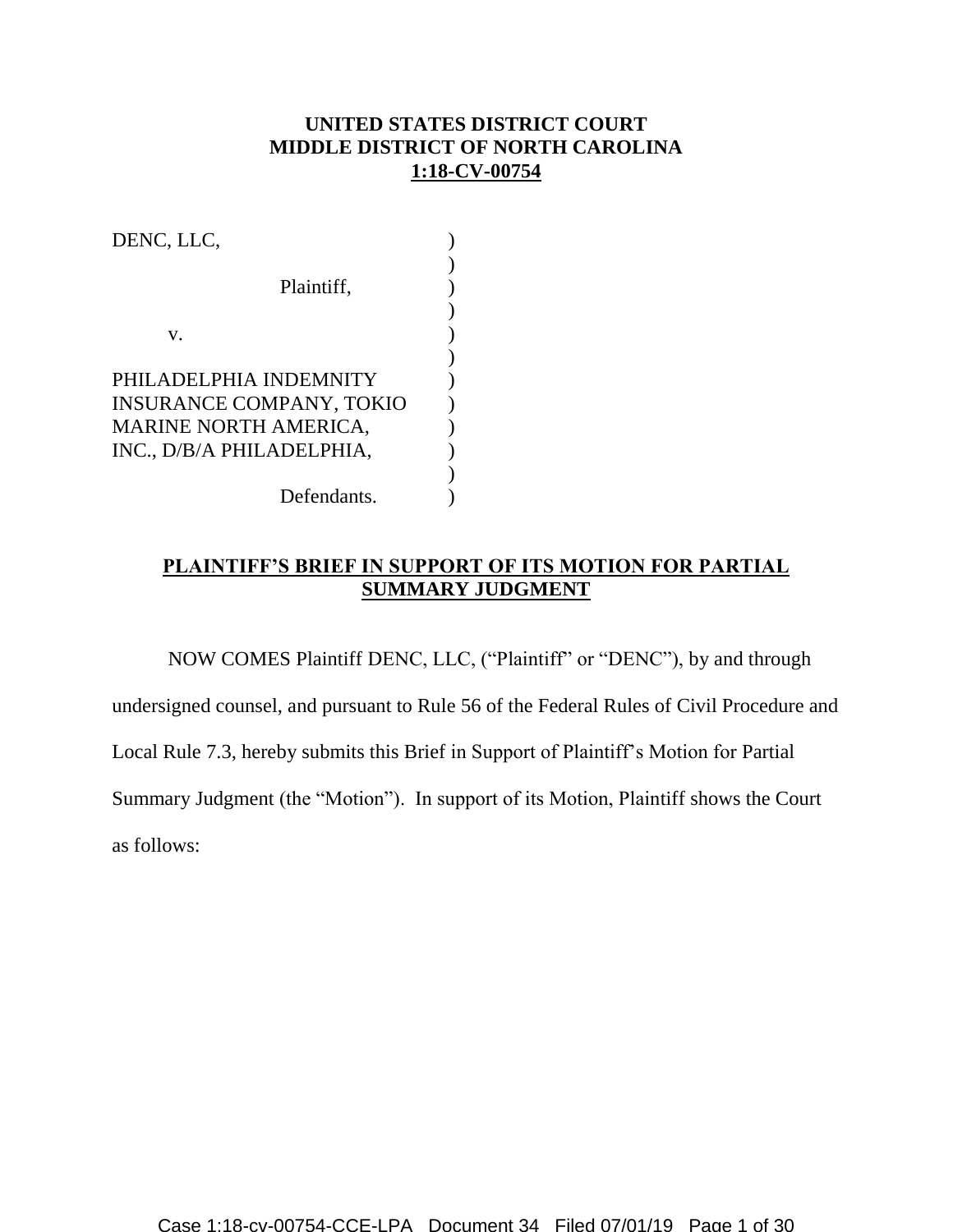# **TABLE OF CONTENTS**

| I. In violation of part (a) of section $58-63-15(11)$ , Defendant                                                                                                                                                          |
|----------------------------------------------------------------------------------------------------------------------------------------------------------------------------------------------------------------------------|
| II. In violation of part (d) of section 58-63-15(11), Defendant refused<br>to pay DENC's Claim without conducting a reasonable investigation                                                                               |
| III. In violation of part (n) of section 58-63-15(11), Defendant failed<br>to provide a reasonable explanation of the basis in the insurance<br>policy in relation to the facts or applicable law for denial of a claim 17 |
| IV. In violation of part (g) of section 58-63-15(11), Defendant<br>compelled DENC to institute this litigation to recover amounts                                                                                          |
| V. DENC's Motion should be granted, and the award of attorney's fees                                                                                                                                                       |
|                                                                                                                                                                                                                            |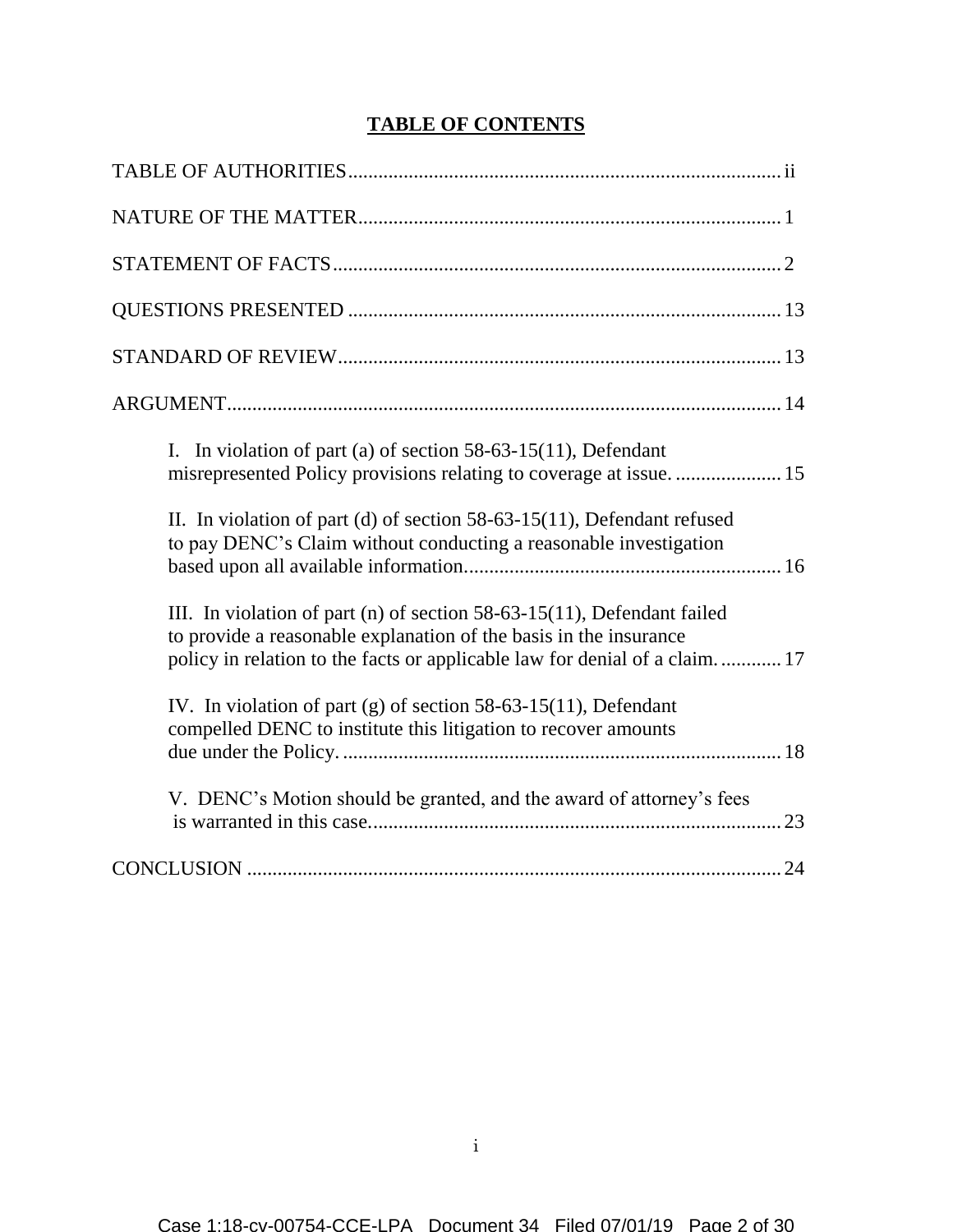# **TABLE OF AUTHORITIES**

# **Statutes**

# Case Law

# Rules

|--|--|--|--|--|--|--|--|--|--|--|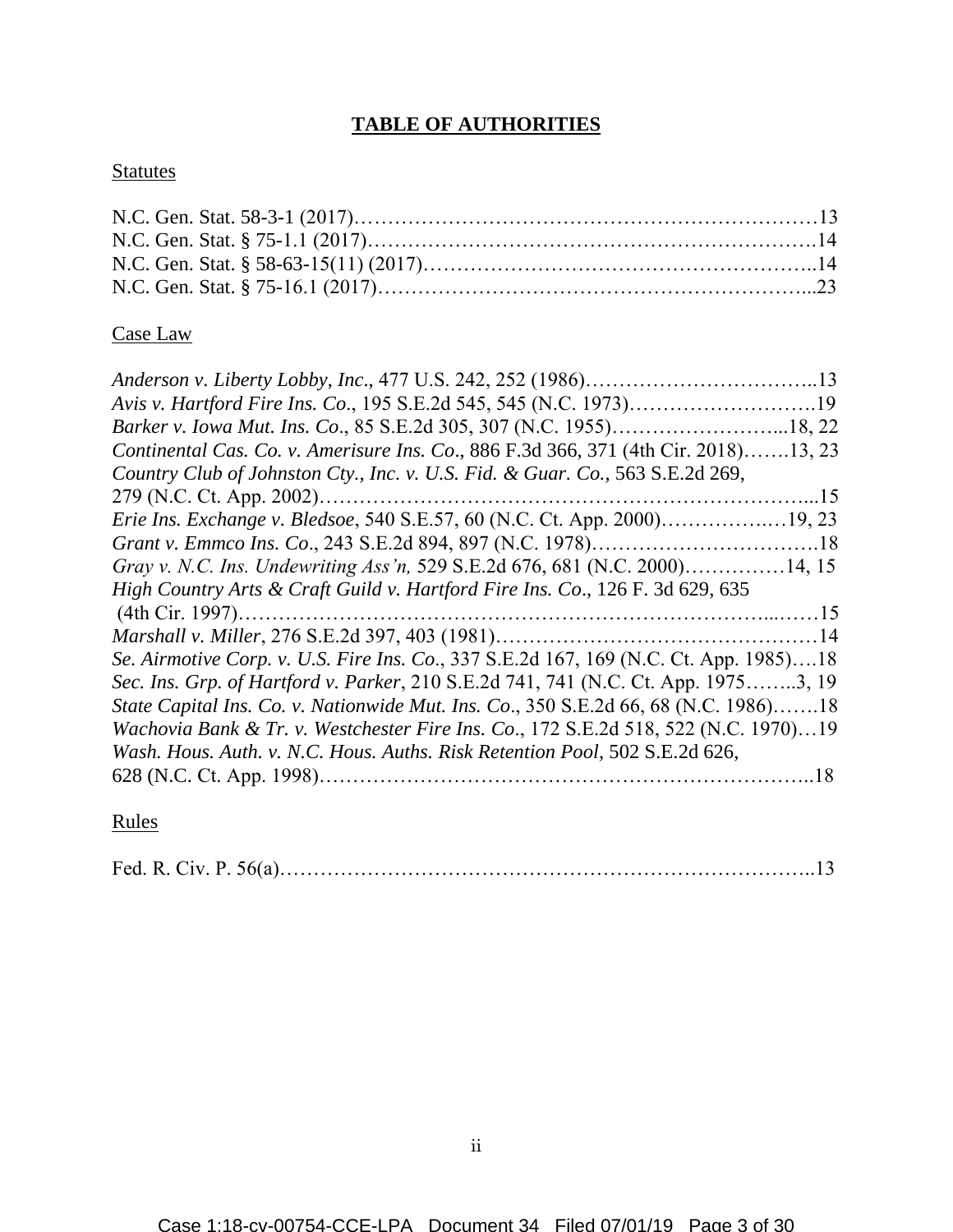#### **NATURE OF THE MATTER**

Under well-established North Carolina law, an insurance carrier is prohibited from conducting unfair claim settlement practices with its insureds. Such prohibited acts include, failing to provide a reasonable explanation of the basis in the insurance policy in relation to the facts or applicable law for denial of a claim, misrepresenting pertinent facts or provisions of the insurance policy, and compelling the insured to institute litigation to recover amounts due under the policy. Any one of these acts is a violation of North Carolina's Unfair and Deceptive Trade Practices Act as a matter of law.

Here, following the collapse of a breezeway at DENC's student apartment housing complex during a large gathering, Plaintiff promptly filed a claim on its policy with Defendant Philadelphia Insurance Company ("Defendant" or "Philadelphia"). Thereafter, in a letter from Defendant's headquarters, Defendant's Senior Claims Examiner expressly stated that the claim would be paid. Shortly thereafter, in another letter, sent from Philadelphia's Colorado office, a different insurance adjuster, who did not inspect the property or speak with any witnesses, denied coverage. Remarkably, in his denial letter, Defendant's Colorado adjuster provided no analysis as to which parts of the policy justified the denial of coverage based on the facts. Instead, Defendant purported to quote numerous coverage exclusions—which in fact were incorrect, did not exist, and/or were not even a part of the policy—and omitted sections of the policy that modified those exclusions to provide coverage. Defendant admitted that it denied coverage based on policy exclusions that did not even apply or were deleted in their entirety by endorsements to the policy. Such acts are wrongful as a matter of law.

1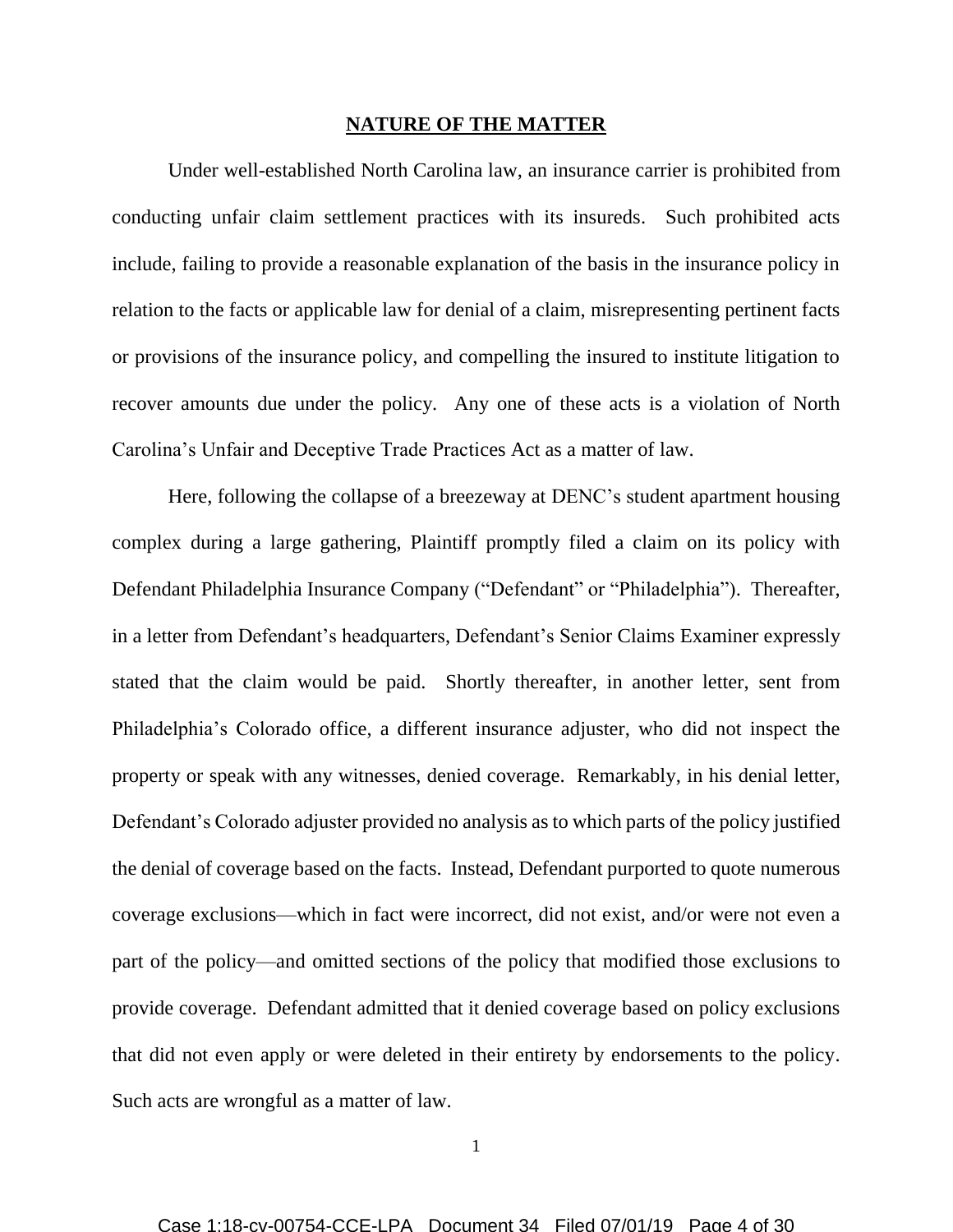As explained further below, Defendant's actions are an impermissible attempt to confuse its insured about what language of the policy was operative and obfuscated its contractual obligation to provide coverage for DENC's claim. Given the policy provided for coverage for the collapse of the breezeway at issue here, and that Defendant's actions constituted various prohibited insurance settlement practice acts, DENC is entitled to summary judgment on its Chapter 75 claim, declaratory action, and breach of contract claim.

#### **STATEMENT OF FACTS**

DENC owns a student-housing apartment complex in Elon, North Carolina, known as The Crest at Elon (the "Crest"). (Compl. ¶ 13 (ECF No. 2); Ans. ¶ 13 (ECF No. 14)). The Crest is comprised of four buildings, each of which contain apartments that can accommodate four student occupants. (Compl. ¶ 15; Ans. ¶ 15). Building 2020, which is at issue here, is a three-story building, with four apartments on each floor. (Compl. ¶ 16; Ans. ¶ 16). On the second floor is an outside central breezeway (the "Breezeway"), which provides access to the four apartments on that floor. (Compl. ¶ 17; Ans. ¶ 17; *see* Ex. A, Depo. of J. Kirby, at 46(5-7)).

DENC purchased a commercial lines property insurance policy, numbered PHPK1737572 (the "Policy," attached as Exhibit B), for the period of November 25, 2017 to November, 25, 2018, (Compl. ¶ 20; Ans. ¶ 20), which covered Building 2020, (Compl. ¶ 22; Ans. ¶ 22). The Policy was an "all risks" policy, providing coverage for all risks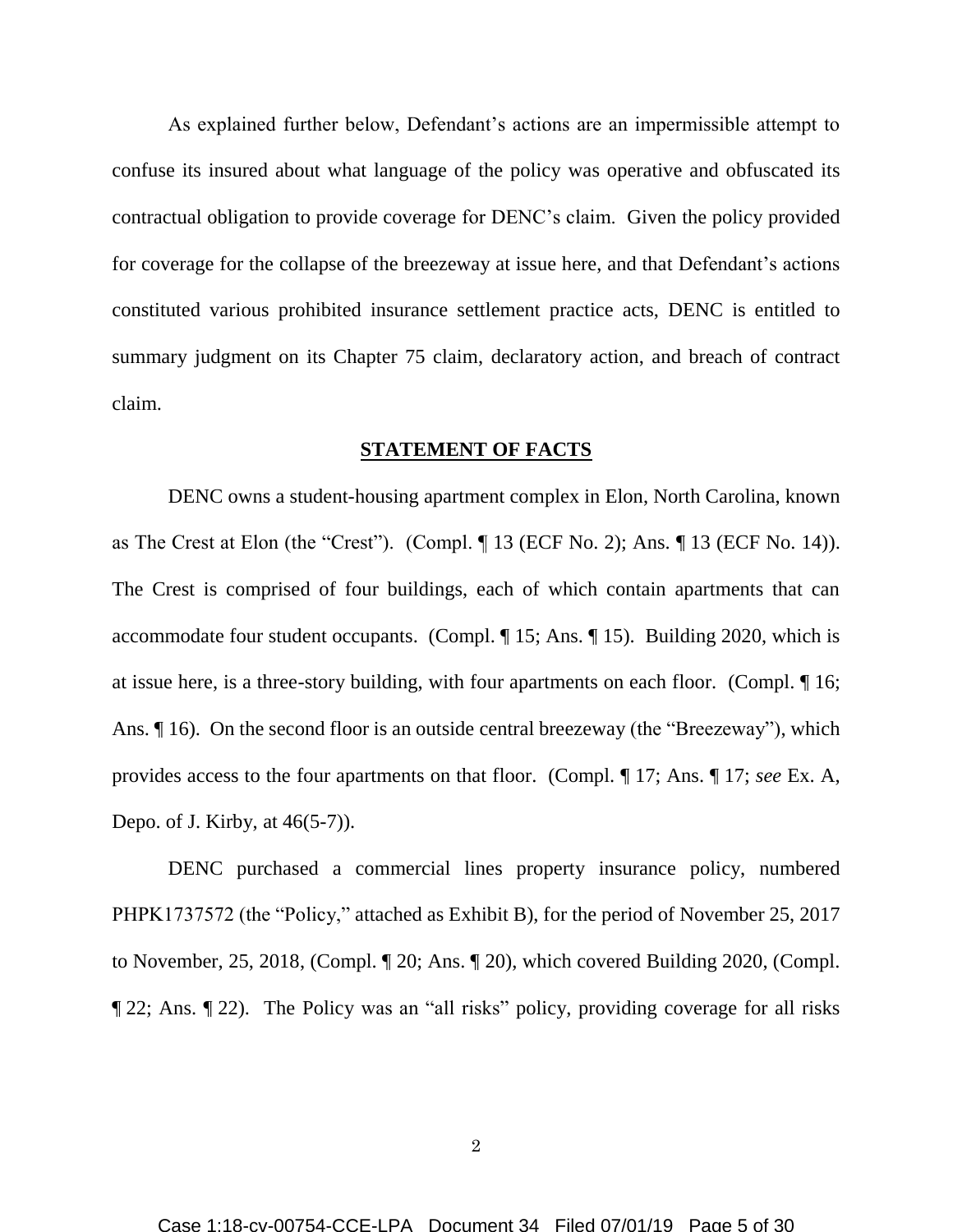unless they were expressly excluded.<sup>1</sup> The Policy included an endorsement for "collapse" (the "Collapse Endorsement," attached as Exhibit C).

On January 14, 2018, at about 1:12AM, during a large gathering of people on the Breezeway, the Breezeway collapsed. (*See* Ex. D, Surveillance Video; Ex. E, Aff. of S. Taromian). Surveillance cameras located at the ends of the stairwells leading down from the second floor Breezeway to the ground floor showed **over 110 people** immediately leaving Building 2020 at the time of the collapse. (*See* Ex. D, Surveillance Video).

Early that morning, January 14, 2018, two reporters arrived at the Crest to investigate. (Ex. F, Decl. of E. Harrison, at ¶ 7; Ex. G, Decl. of J. Pascale, at ¶ 8). One reporter stated, in part:

> I saw the damage to Building 2020 first-hand. There was a large amount of debris on the ground underneath the damaged breezeway and what remained appeared hanging down more than one (1) foot.

. . . .

During my investigation and reporting of the story, I interviewed residents of the building. In these interviews, I learned that there had been a party on the second floor of Building 2020 that night and that attendees at the party had started jumping in the breezeway when a certain song had started playing. During the jumping, the floor abruptly collapsed underneath the students, causing panic. The party quickly dissipated after that point.

<sup>&</sup>lt;sup>1</sup> The Policy stated: "Covered Causes of Loss means Risks of Direct Physical Loss unless the "loss" is: 1. Excluded in Section B., Exclusions; or 2. Limited in Section C., Limitations." (Ex. B, Policy, at PHLY0114). The insurance carrier has the burden of proof to establish an exclusion from coverage. *See Sec. Ins. Grp. of Hartford v. Parker*, 210 S.E.2d 741, 741 (N.C. Ct. App. 1975).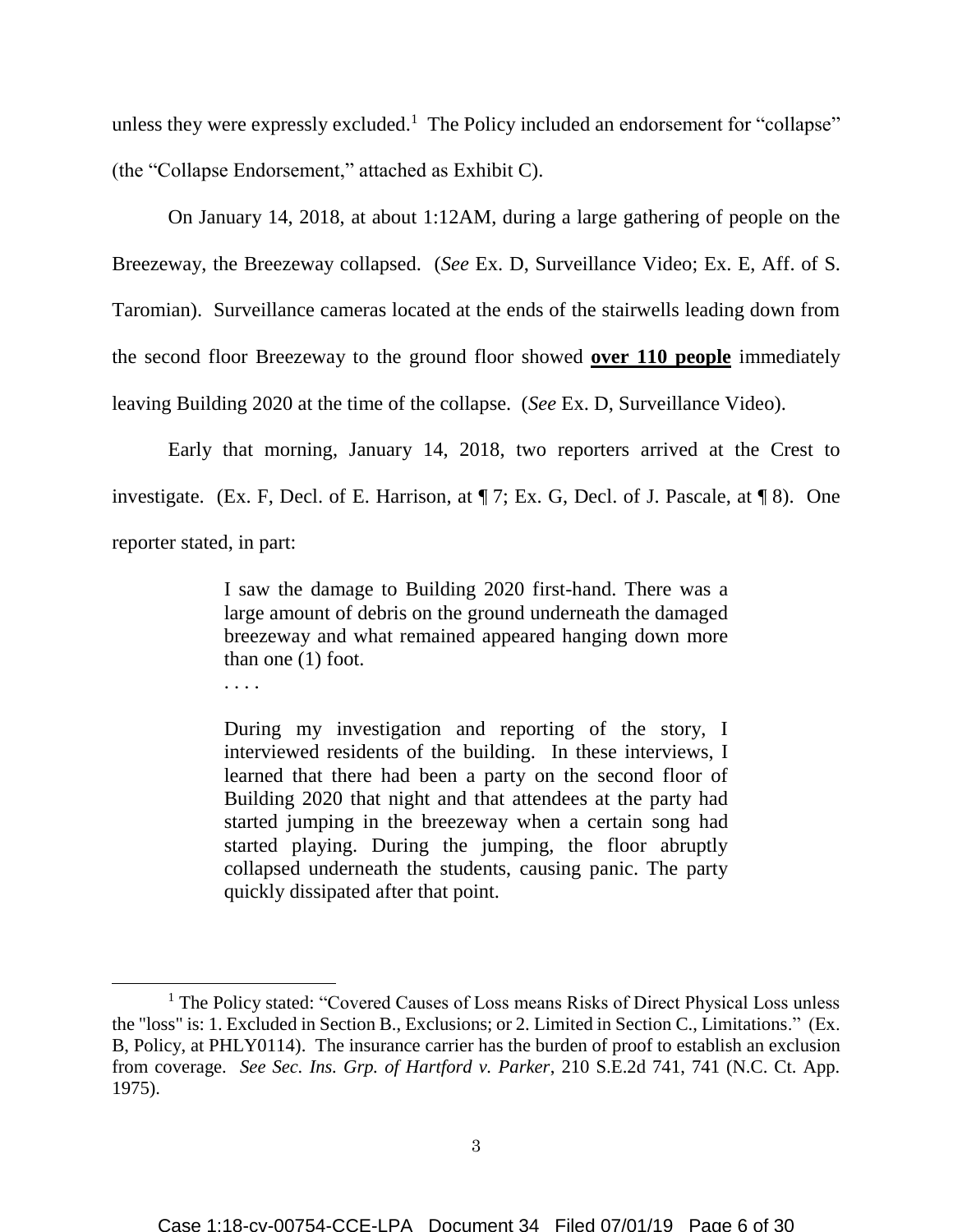(Ex. F, Decl. of E. Harrison, at ¶¶ 9-10). The other reporter confirmed the same. (Ex. G, Decl. of J. Pascale, at  $\P\P$  9-11).

Building 2020 was condemned until the Breezeway could be rebuilt. (Ex. H, Def.'s Produc. (Adjuster Nunn), at PHLY0220). As Defendant's engineer, Mr. Steven Moore, later stated: "NO one should be permitted to access any unit from the breezeway due to the significant amount of damage." (Ex. I, Moore Email, at 1 (emphasis in original)). When asked, "Q In your opinion, was the breezeway structurally sound when you visited on January 30th, 2018? [Moore:] No." (Ex. J, Depo. of S. Moore, at 42(2-5)).

On January 15, 2018, DENC notified Defendant of the damage to the Breezeway. (Compl. ¶ 32; Ans. ¶ 32), initiating its insurance claim. On January 16, 2018, Defendant engaged an independent adjuster, who inspected the Breezeway that same day. (Ex. K, Nunn Report, at 1).

On January 25, 2018, Defendant approved coverage for DENC in a letter (the "January 25 Letter") by stating, in pertinent part: "We have issued, or will be issuing payment to you, or on your behalf, for damages or injuries sustained under the above claim number." (Ex. L, January 25 Letter, at 1). The January 25 Letter was signed by Ms. Wilson-Williams, Senior Claims Examiner for Defendant, (*id.*), from Philadelphia's home office.

Thereafter, Defendant learned that it could not subrogate DENC's claims because the statute of repose had expired. (Ex. M, Nunn Report 2, at PHLY0302).

On February 19, 2018, DENC received a letter from a different adjuster of Defendant denying coverage for the Claim (the "Denial Letter"). (Ex. N, Denial Letter).

4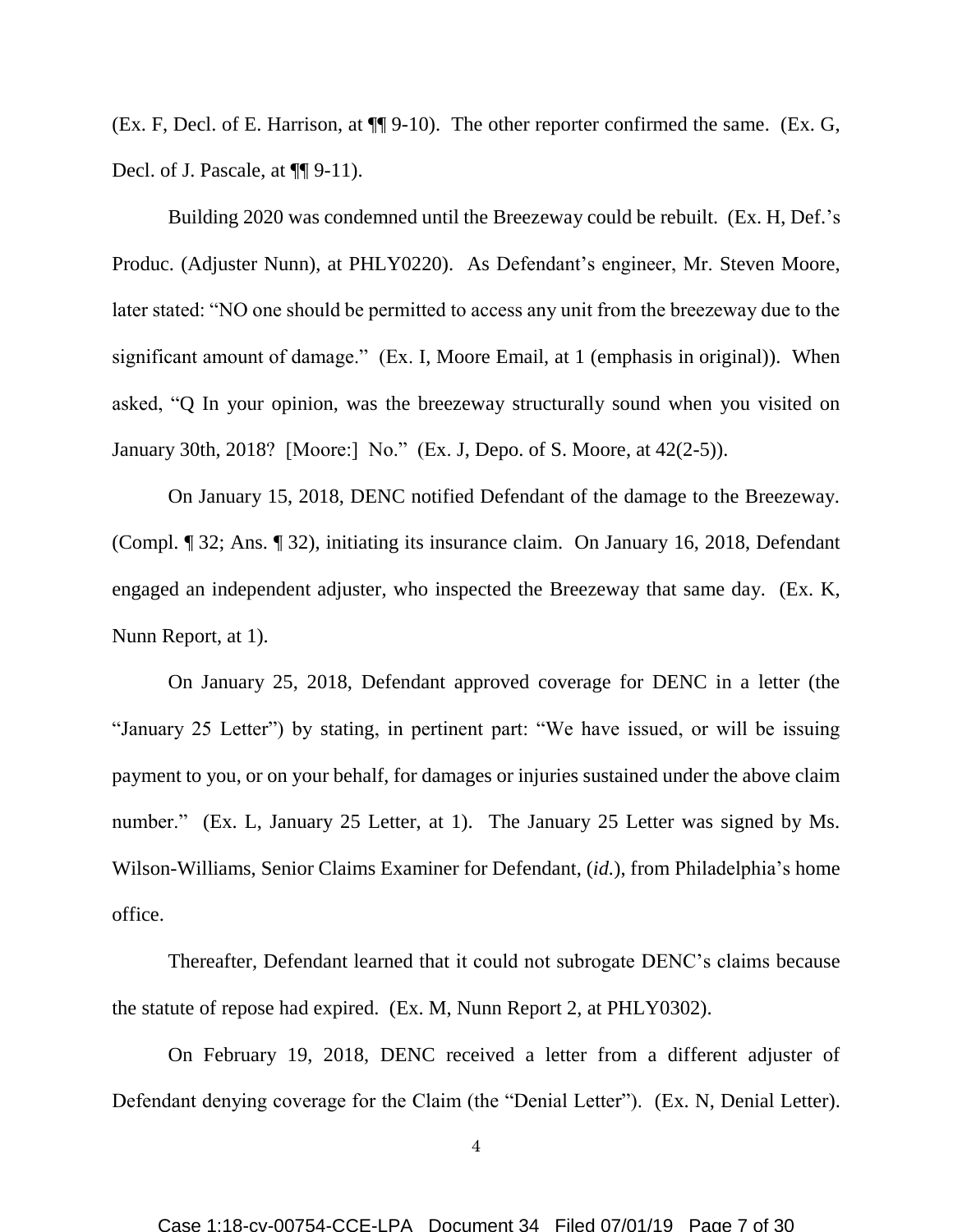The Denial Letter was signed by Mr. John W. Gartling, Senior Property Claim Specialist, (*id.* at 8), located at Defendant's Colorado office, (Ex. O, Depo. of J. Gartling, at 46). Mr. Gartling held licenses in Wyoming and New Mexico, but not in North Carolina. (*Id.* at 47). He did not interview a single witness. (*Id.* at 35(23-24)). He did not talk to any students or find out how many of them were in the Breezeway. (*Id.* at 36(22-25)). In fact, he did not even visit the Crest site. (*Id.* at 35(25)-36(1)).

The Denial Letter did not revoke, reference, or even mention Defendant's January 25 Letter accepting coverage. Thus DENC had two conflicting letters, one approving coverage and one denying coverage—neither of which has been withdrawn, revoked, or modified to date.

The Denial Letter began by listing observations, including the following: "Mr. Moore's<sup>[2</sup>] conversations with Mr. Davis<sup>[3</sup>] indicated that the partial slab displacement occurred on Sunday, January 7,<sup>[4</sup>] when allegedly a large number of students were in the breezeway." (Ex. N, Denial Letter, at 1). The Denial Letter went on to state: "With these details of the investigation received, we reviewed the coverage afforded under the policy contract PHPK1737572, which was issued to you by the Philadelphia Indemnity Insurance Company. In our review of this Contract, we have found the following Exclusions and/or

<sup>2</sup> Defendant's hired expert.

<sup>&</sup>lt;sup>3</sup> Maintenance person for the Crest property manager.

<sup>4</sup> The date appears to be a typo.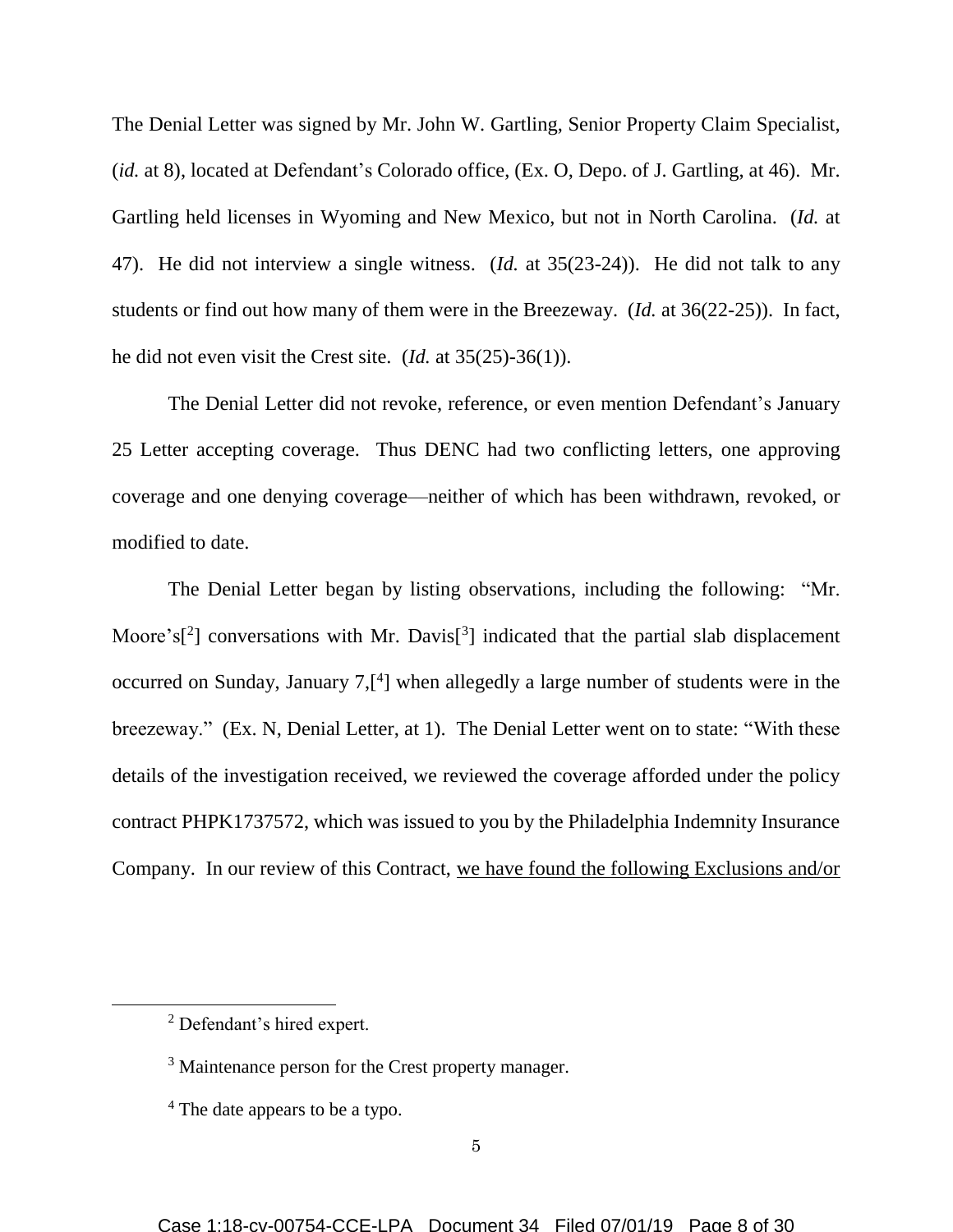Limitations within the Policy within the Policy Form PI-ULT-0081198:" (*Id.* at 2 (emphasis added and removed)).

The Denial Letter did not provide an explanation as to how or why the Exclusions and Limitations<sup>5</sup> were related to the facts or applicable law in denying DENC's Claim. (*Id.*, at 2-5). The Denial Letter cited numerous Exclusions and/or Limitations that were inapplicable, irrelevant, materially modified, or even deleted in their entirety by other parts of the Policy, and omitted the language that provided coverage to the insured, (*id.*):

For example, the Denial Letter quoted the Exclusion for "collapse," Section B Exclusion 2.i.:

> **i.** Collapse, except as provided below in the Additional Coverage for Collapse. But if **"loss"** by any of the Covered Causes of Loss results at the described premises, we will pay for that resulting **"loss".**

(Ex. N, Denial Letter, at 3). However, under an endorsement to the Policy "Section B. Exclusions, 2.i. is deleted in its entirety." (Ex. C, Collapse Endorsement, at 1 (emphasis added)). Even though it had been deleted in its entirety, Mr. Gartling relied on this exclusion to deny coverage. When asked about this deleted provision, he stated:

| [Gartling:] | As I said, there's individual sections of the policy |
|-------------|------------------------------------------------------|
|             | that apply, and all those combined form the basis    |
|             | of the denial.                                       |

Q So this combined with the other sections form the basis of your denial?

[Gartling:] Yes.

l

<sup>&</sup>lt;sup>5</sup> There is no meaningful difference between Exclusions and Limitations; both are exclusions from coverage under the Policy. (Ex. P, Depo. of R. Groff, at 37-47).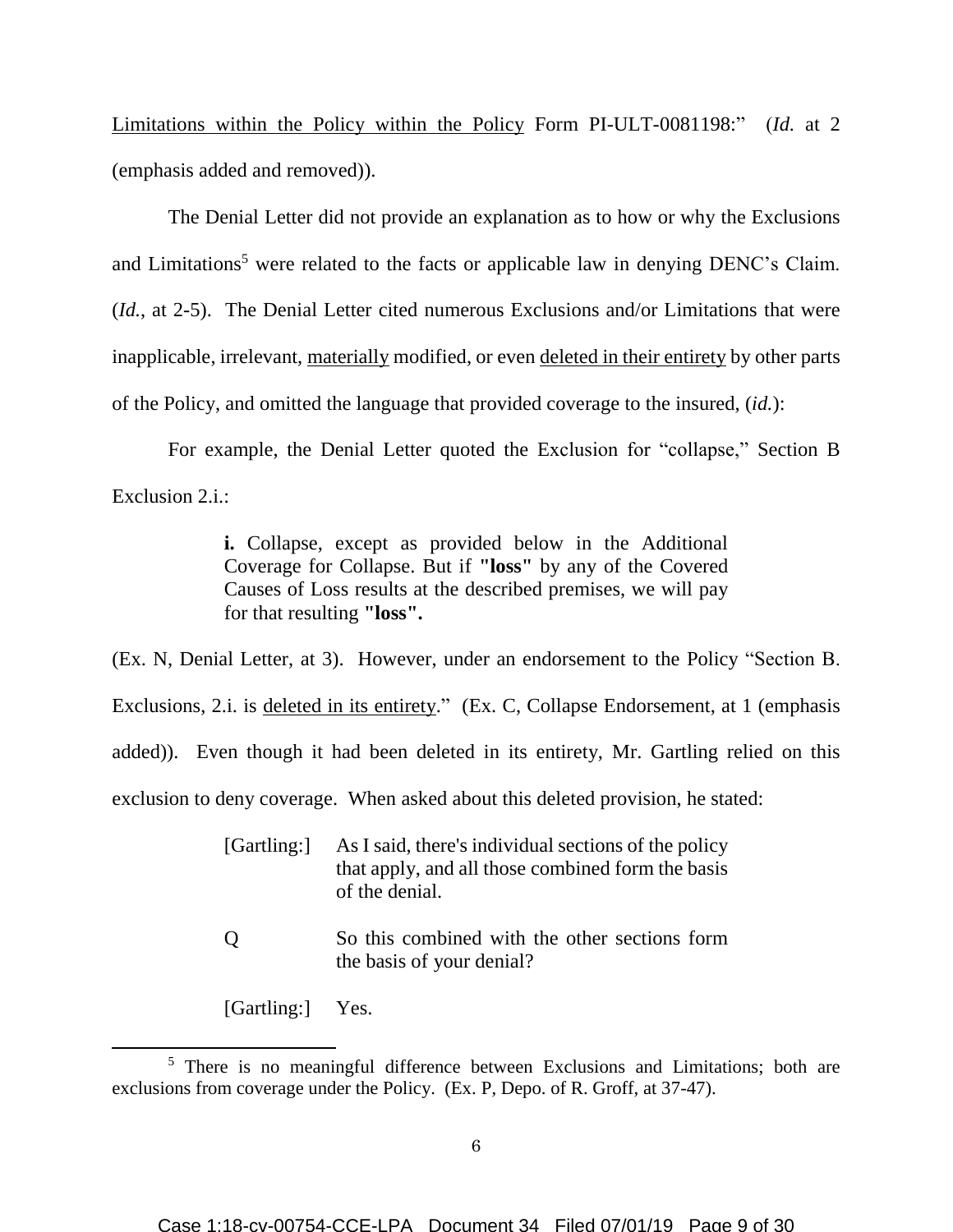(Ex. O, Depo. of J. Gartling, at 7(10-15)).

The Denial Letter omitted the very portion of the Policy that provided coverage for

"collapse" (under the Collapse Endorsement), which stated in part:

(a) To the extent that coverage is provided under the Additional Coverage – Collapse; or

(b) To collapse caused by one or more of the following:

(i) The "specified causes of loss"; (ii) Breakage of building glass; (iii) Weight of rain that collects on a roof; or (iv) Weight of people or personal property.

(Ex. C, Collapse Endorsement, at 1 (emphasis removed and added)).

For another example, the Denial Letter quoted Section B Exclusion 2(d)(2), which excluded coverage for "(2) Rust, corrosion, fungus, decay . . . ." (Ex. , Denial Letter, at 3). However, an endorsement to the Policy states: "Exclusion **2.d. (2)** is deleted in its entirety." (Ex. B, Policy, at PHLY0170 (emphasis added)).

For another example, remarkably, the Denial Letter quoted Exclusion 3.g. for "flood" as a basis for denying coverage, (Ex. N, Denial Letter, at 3), even though there was no evidence of flood. Mr. Gartling's deposition revealed:

> Q: And where did -- is there any information whatsoever that showed that the flooding -- that that property was flooded?

[Gartling:] I don't believe so.

. . . .

Q: So you just decided to put that in?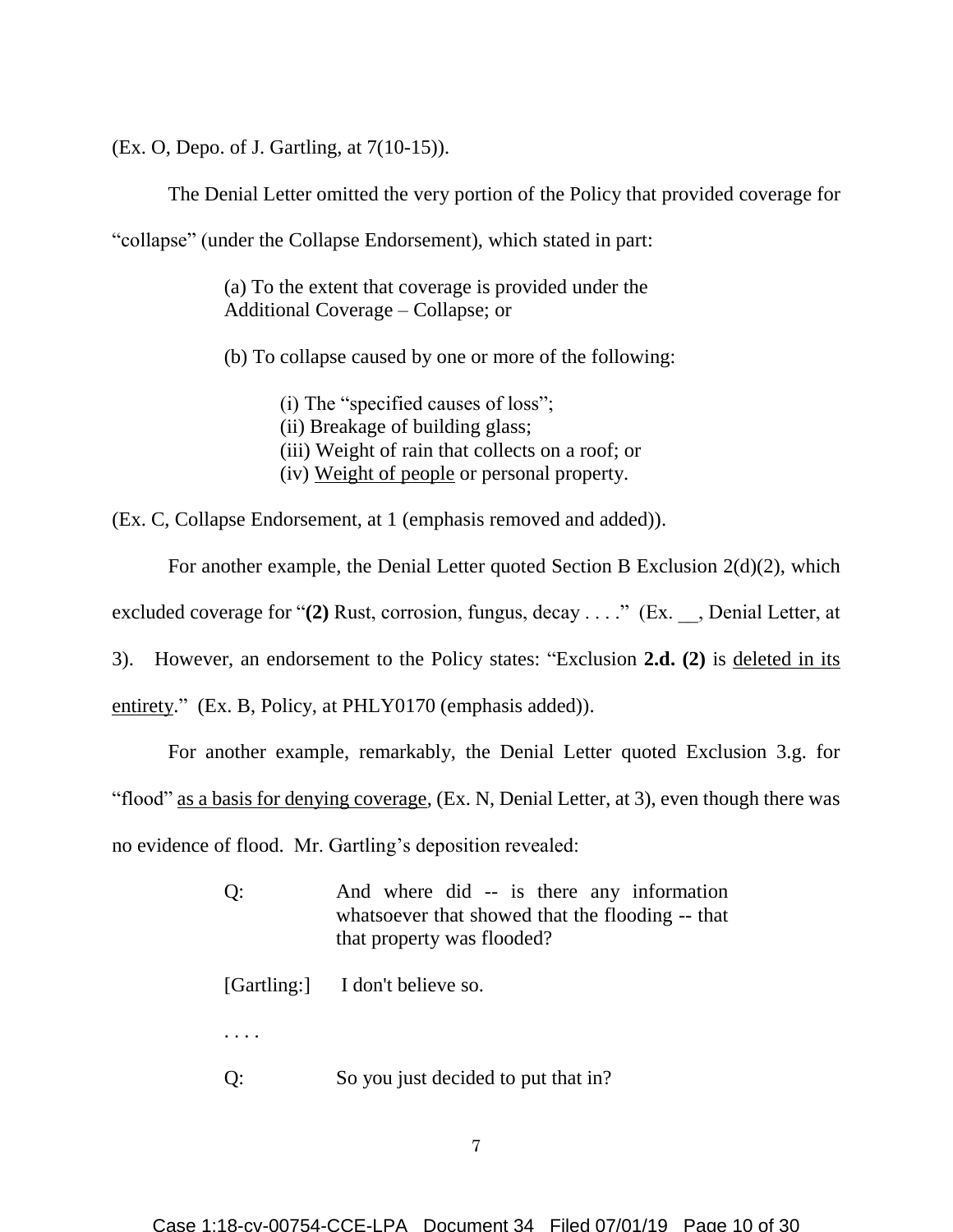|    | [Gartling:] Yes. I wasn't sure if flood had anything to do<br>with it. |
|----|------------------------------------------------------------------------|
| O: | And that was part of the basis of your denial,<br>correct?             |

[Gartling:] It's stated there, yes.

(Ex. O, Depo. of J. Gartling, at 25(25)-26(3), 26(16-21)). When John Kirby, Vice President of Claims, who reviewed and signed off on the Denial Letter, (Ex. Q, Def.'s Interrog. Resp., at 11(¶ 6)), was asked about "flood" during Defendant's Rule 30(b)(6) deposition, Mr. Kirby answered that flood had nothing to do with this claim, (Ex. A, Depo. of J. Kirby, at 28(7-9)).

For another example, the Denial Letter quoted the Limitation 1.a. for "steam boilers, steam pipes, steam engines or steam turbines," (Ex. N, Denial Letter, at 3-4), even though there was no evidence of steam boilers ever being located at the Crest. When Gartling was questioned,

| And there were no steam boilers at that property,<br>correct? |
|---------------------------------------------------------------|
| [Gartling:] I don't know.                                     |
| You don't know?                                               |
| [Gartling:] I don't know.                                     |
| Well, you used that language.                                 |
| [Gartling:] I did, yeah.                                      |

(Ex. O, Depo. of J. Gartling at 18(11-15), 19(16-19)). When Mr. Kirby was questioned during Defendant's Rule 30(b)(6) deposition: "Q. And then you go on, Limitations, and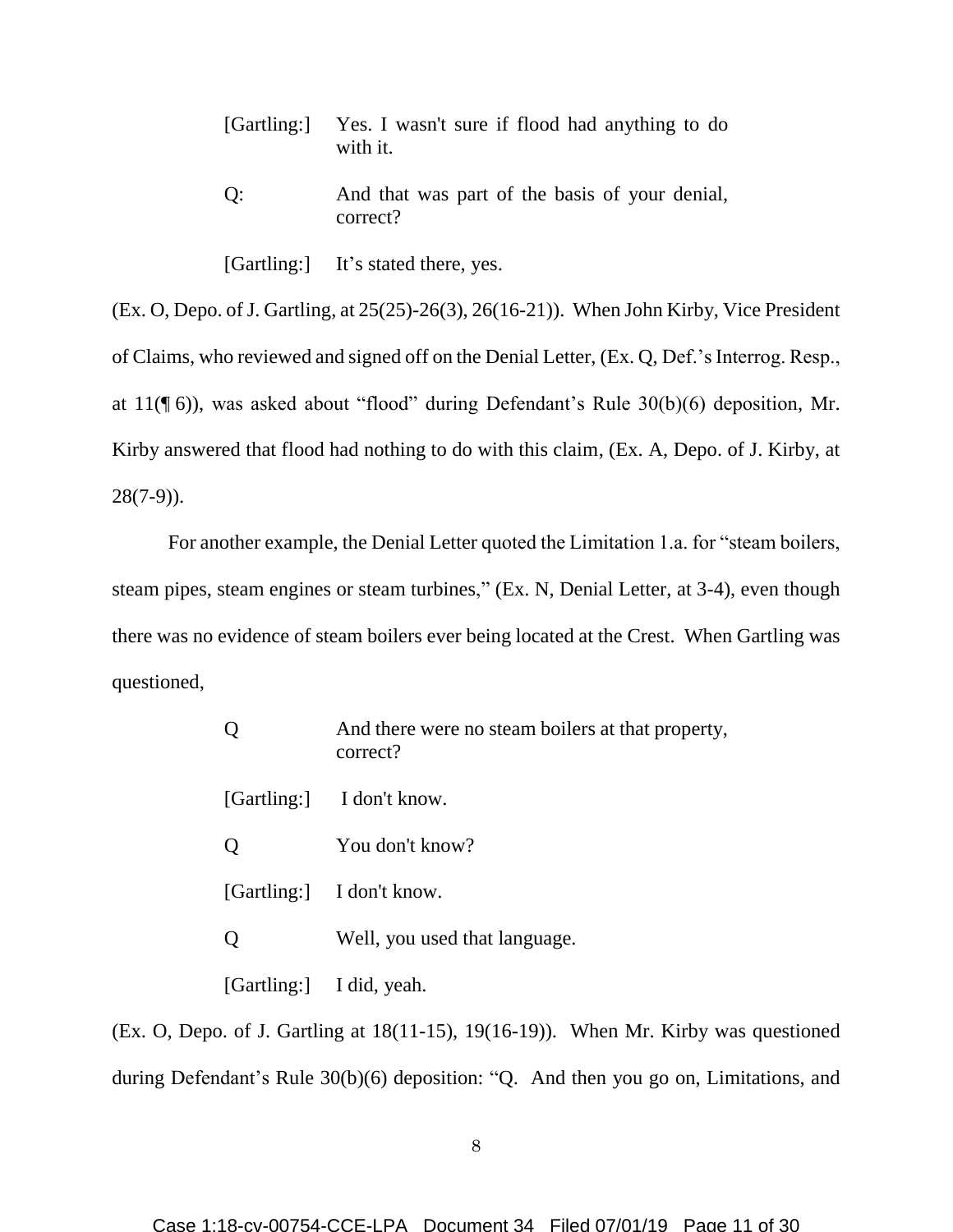steam boilers, steam pipes, steam engines, steam turbines, do they have anything to do with this case? [Kirby:] No. Steam boilers don't." (Ex. A, Depo. of J. Kirby, at 39(6-10)).

Making matters even worse, the Limitation 1.a. for "steam boilers, steam pipes, steam engines" that the Denial Letter quoted had been expressly deleted from the Policy in another section. (Ex. B, Policy, at PHLY0163 ("For the purposes of this endorsement, the following exclusions and limitations, or parts thereof, are deleted as respects to the Boilers, Pressure Vessels and Machinery and Equipment at the described premises: . . . Limitation C.1.a . . . ." (emphasis added)). Not only did Defendant admittedly cite and rely on the steam boiler Limitation without any evidentiary basis, but the Limitation had been deleted from the Policy altogether.

For another example, the Denial Letter quoted the Limitation C.1.b for "Hot water boilers or other water heating equipment  $\dots$ ." (Ex. N, Denial Letter, at 4). Though the Denial Letter quoted this language as an exclusion without any factual basis, it failed to recognize that the Limitation C.1.b had been deleted from the Policy. (Ex. B, Policy, at PHLY0163 ("For the purposes of this endorsement, the following exclusions and limitations, or parts thereof, are deleted as respects to the Boilers, Pressure Vessels and Machinery and Equipment at the described premises: ... Limitation C.1.b . . . ." (emphasis added)). Mr. Gartling admitted that the Limitation had been deleted from the Policy. (*See*  Ex. O, Depo. of J. Gartling, at 24(9-15)).

For another example, the Denial Letter quoted the Limitation C.1.c for "The interior of any 'buildings' . . . ." (Ex. N, Denial Letter, at 4 (emphasis removed)). However, the "interior" was inapplicable in this case, as the Breezeway was open to the outside and not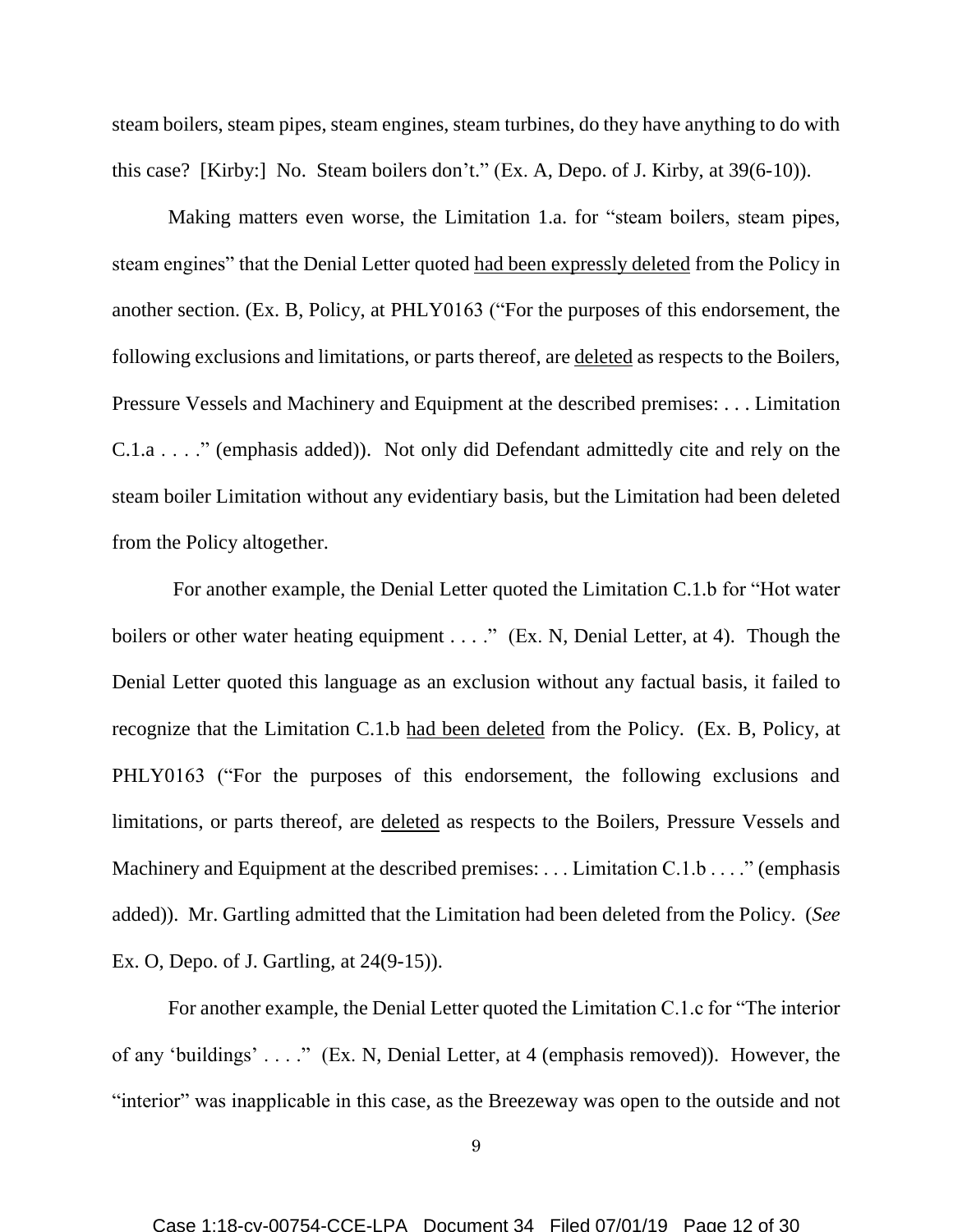enclosed. Mr. Kirby, who reviewed and approved the Denial Letter, stated during Defendant's Rule 30(b)(6) deposition:

| Q.      | And do you consider this the interior of a building?                                                                     |
|---------|--------------------------------------------------------------------------------------------------------------------------|
| [Kirby: | Would I consider the interior building what, what the interior<br>of the building?                                       |
| Q.      | The breezeway.                                                                                                           |
| [Kirby: | The breezeway, probably not. I mean, is it -- a breezeway<br>makes it sound like it's like a -- just like a bridge area. |

(Ex. A, Depo. of J. Kirby, at 45-46).

For another example, the Denial Letter quoted the Exclusion language from the

Collapse Endorsement Section "D. Additional Coverage – Collapse," stating:

With respect to D. Additional Coverage - Collapse that coverage is amended to read:

1. This Additional Coverage - Collapse does not apply to:

a. A "building" or any part of a "building" that is in danger of falling down or caving in;

b. A part of a "building" that is standing, even if it has separated from another part of the "building"; or

c. A "building" that is standing or any part of a "building" that is standing, even if it shows evidence of cracking, bulging, sagging, bending, leaning, settling, shrinkage or expansion.

(Ex. N, Denial Letter, at 4-5 (emphases removed)). However, the Denial Letter omitted the portion from the same Section D. Additional Coverage – Collapse that provided coverage: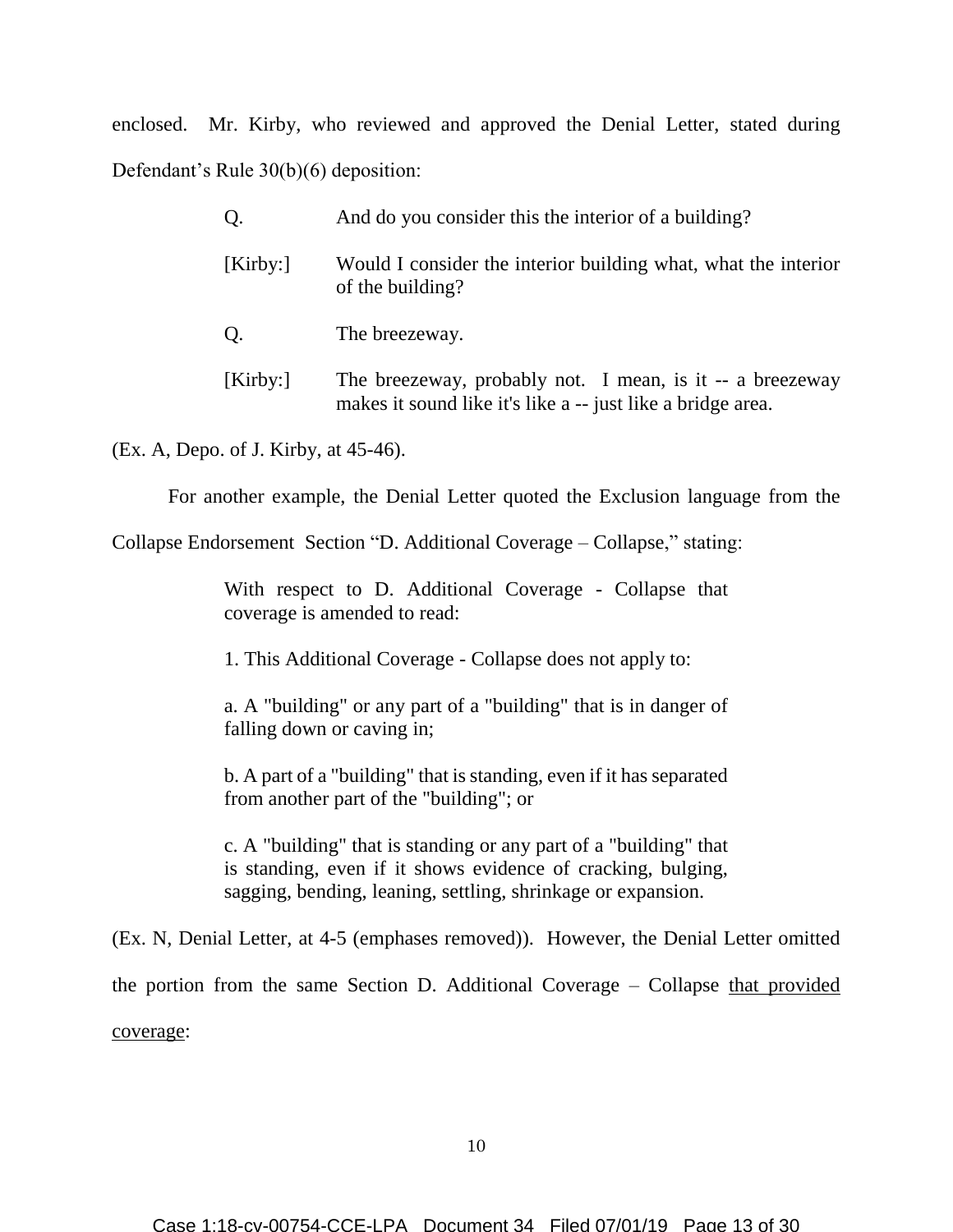1. For the purpose of this Additional Coverage – Collapse, abrupt collapse means an abrupt falling down or caving in of a "building" or any part of a "building" with the result that the "building" or part of the "building" cannot be occupied for its intended purpose.

2. We will pay for direct physical "loss" or damage to Covered Property, caused by abrupt collapse of a "building" or any part of a "building" that is insured under this Coverage Form or that contains Covered Property insured under this Coverage Form, if such collapse is caused only by one or more of the following:

a. "Building" decay that is hidden from view, unless the presence of such decay is known to an insured prior to collapse; . . . .

d. Use of defective material or methods in construction, remodeling or renovation if the abrupt collapse occurs after the construction, remodeling or renovation is complete, but only if the collapse is caused in part by:

- (1) A cause of loss listed in 2.a. or 2.b.;
- (2) One or more of the "specified causes of loss";
- (3) Breakage of "building" glass;
- (4) Weight of people or personal property; or
- (5) Weight of rain that collects on a roof.

(Ex. C, Collapse Endorsement, at 1-2 (emphases removed and added)).

For another example, the Denial Letter then quoted an Exclusion for " 'Fungus', Wet Rot, Dry Rot And Bacteria," (Ex. N, Denial Letter, at 5). Remarkably, though the Denial Letter relied on that exclusion, it came from some other policy altogether. (Ex. O, Depo. of J. Gartling, at 29(6-7). When Mr. Kirby was asked during the Rule 30(b)(6) deposition of Defendant: "Q. John Gartling stated, John Gartling, that the fungus quotation was taken from the wrong policy. Are you aware of that? [Kirby:] Yes, I was aware." (Ex. A, Depo. of J. Kirby, at 59(15-19)).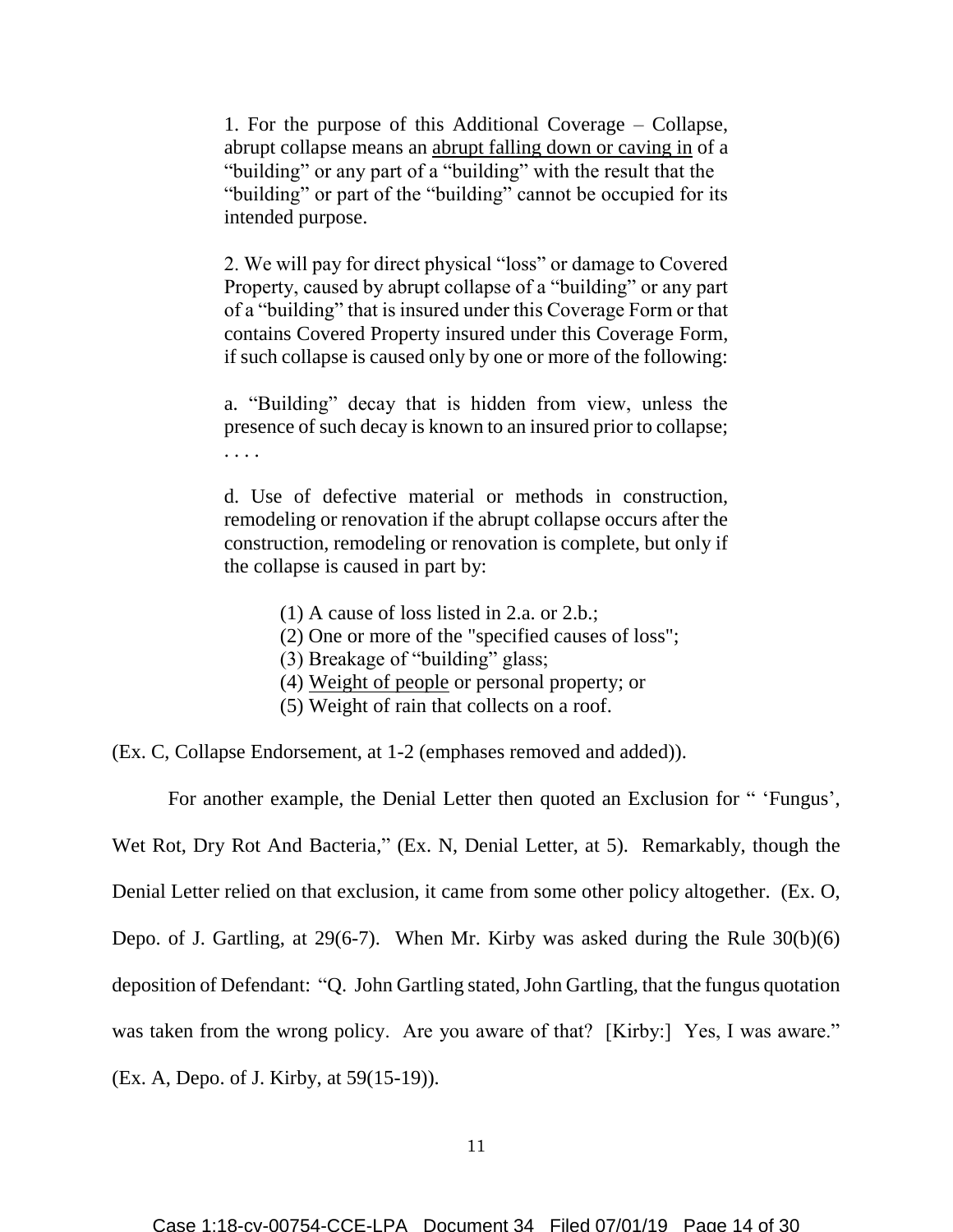Defendant relied on the above-stated Exclusions and Limitations in denying DENC's claim. (Ex. O, Depo. of J. Gartling, at 5). When asked: " Q And you used those clauses to determine there's no coverage, correct? [Gartling:] That's the basis of the denial, yes." (*Id.*).

Without stating how such Exclusions and Limitations applied to DENC's claim, and without citing the language that provided coverage for DENC's claim, and despite having already sent DENC the January 25 Letter approving coverage, the Denial Letter stated:

> We trust your understanding that our coverage position is clear with respect to this letter. However, should you disagree with our position, please promptly communicate your notice of disagreement to the undersigned in writing. Having adequately considered the detailed reasoning for our no coverage position on this issue, we request you describe the basis for your disagreement so we can provide to you an adequate reply and/or re-evaluation of that position.

(Ex. N, Denial Letter, at 5 (emphasis added)).

Given the conflicting letters from Defendant, the confusing, misquoted, and in applicable exclusions, some of which were deleted in their entirety, even one exclusion that was from some other policy altogether, and the omissions of coverage language applicable to DENC's claim, DENC, in a lengthy and detailed letter, notified Defendant of its basis for disagreement with Defendant's denial and requested payment. (Ex. R, Demand Letter). Nonetheless, Defendant failed to provide "an adequate reply or re-evaluation of th[eir] position," (Ex. N, Denial Letter, at 6), forcing DENC to initiate this suit.

As Mr. Kirby revealed during the Rule 30(b)(6) deposition of Defendant:

Q. And do you often just don't respond at all?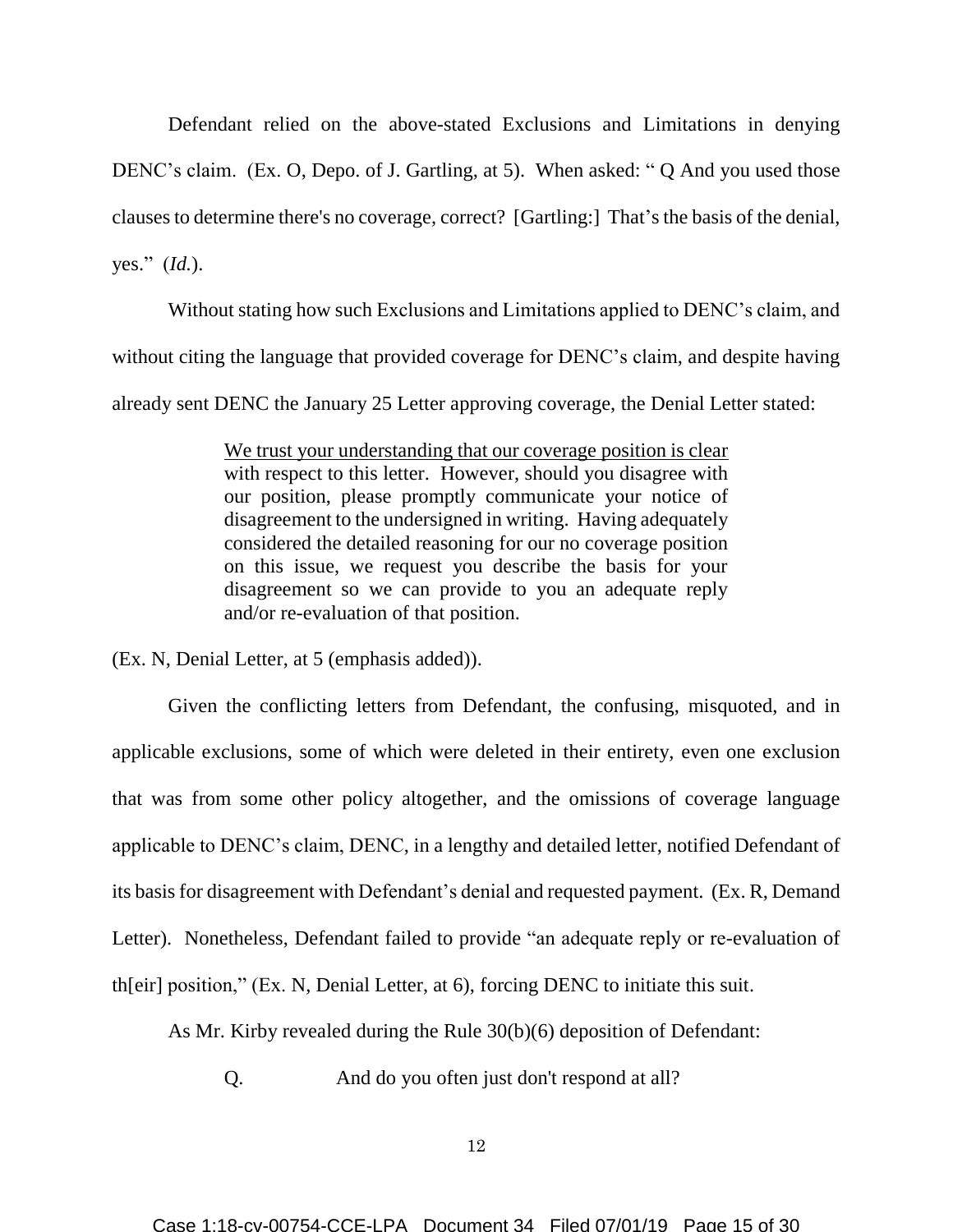| [Kirby: | We always -- I mean, we always respond if we're<br>-- we always -- you know, we're required to<br>respond and say, we agree or we still disagree, or<br>there may be an alternative like we want to<br>understand more. |
|---------|-------------------------------------------------------------------------------------------------------------------------------------------------------------------------------------------------------------------------|
| Q.      | But you have to respond; isn't that correct?                                                                                                                                                                            |
| [Kirby: | That's correct.                                                                                                                                                                                                         |
|         |                                                                                                                                                                                                                         |
| Q.      | But a response was not made as required,<br>correct?                                                                                                                                                                    |
| [Kirby: | A response -- to my knowledge, a response was<br>not -- was not -- there was no response until after,<br>of course, suit was filed on the 30th.                                                                         |

(Ex. A, Depo. of J. Kirby, at 57(24), 58(1-7), 59(4-8)).

### **QUESTIONS PRESENTED**

Whether there is a genuine dispute as to any material fact that (1) Defendant's actions in denying DENC's claim violated Chapter 75 of the North Carolina General Statutes, and (2) that the collapse of the Breezeway was covered under the Policy.

## **STANDARD OF REVIEW**

"The court shall grant summary judgment if the movant shows that there is no genuine dispute as to any material fact and the movant is entitled to judgment as a matter of law." Fed. R. Civ. P. 56(a). The moving party bears the burden of establishing that no genuine dispute of material fact remains. But a non-moving party must establish more than the "mere existence of a scintilla of evidence" to support his position. *Anderson v. Liberty*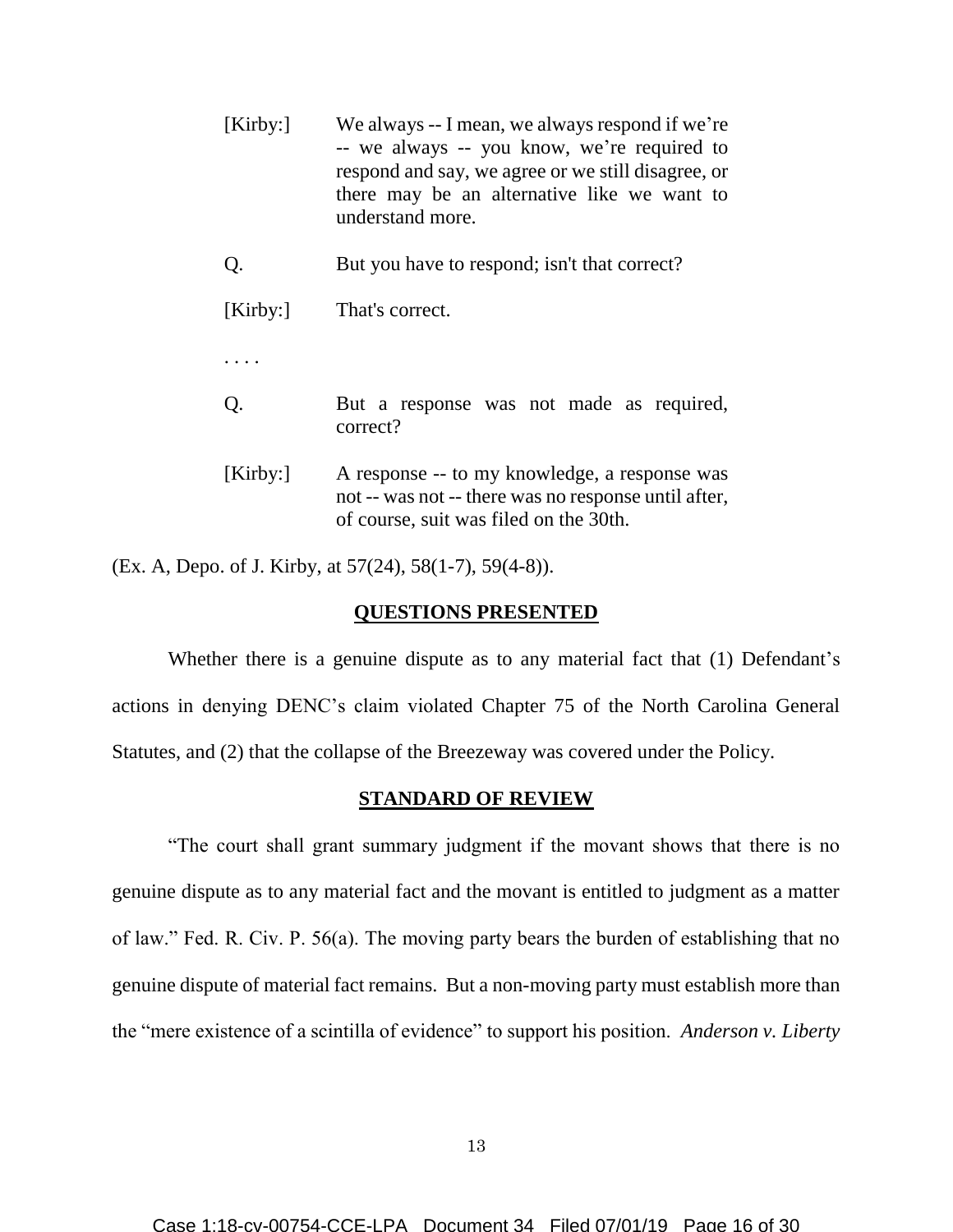*Lobby, Inc.*, 477 U.S. 242, 252 (1986). If the evidence is "merely colorable, or is not significantly probative, summary judgment may be granted." *Id.* at 249-50.

North Carolina law applies because this case arose under this Court's diversity jurisdiction and the Policy covered property sited in North Carolina. N.C. Gen. Stat. 58- 3-1 (2017); *see Continental Cas. Co. v. Amerisure Ins. Co.*, 886 F.3d 366, 371 (4th Cir. 2018).

### **ARGUMENT**

Chapter 75 of the North Carolina General Statutes prohibits unfair and deceptive trade practices by anyone engaged in commerce, including insurance carriers. N.C. Gen. Stat. § 75-1.1 (2017). To establish a violation of Chapter 75, a plaintiff must show: (1) an unfair or deceptive trade or practice, (2) in or affecting commerce, and (3) which proximately caused injury to plaintiff. *See Gray v. N.C. Ins. Undewriting Ass'n*, 529 S.E.2d 676, 681 (N.C. 2000). "[A] practice is deceptive if it has the capacity or tendency to deceive; proof of actual deception is not required." *Marshall v. Miller*, 276 S.E.2d 397, 403 (1981). A plaintiff is not required to demonstrate bad faith. *Id.* ("[U]nlike statutes enacted by some of our sister states, there is no explicit statutory requirement of a showing of bad faith in G.S. 75-1.1."). Intent and whether the defendant acted in good faith are irrelevant. *Id.* ("Good faith is not a defense to an alleged violation of G.S. 75-1.1.").

Within the broad ambit of Chapter 75, insurance companies are specifically prohibited from conducting certain unfair claim settlement practices with their insureds under Chapter 58. *See* N.C. Gen. Stat. § 58-63-15(11) (2017). In particular, section 58- 63-15(11) prohibits: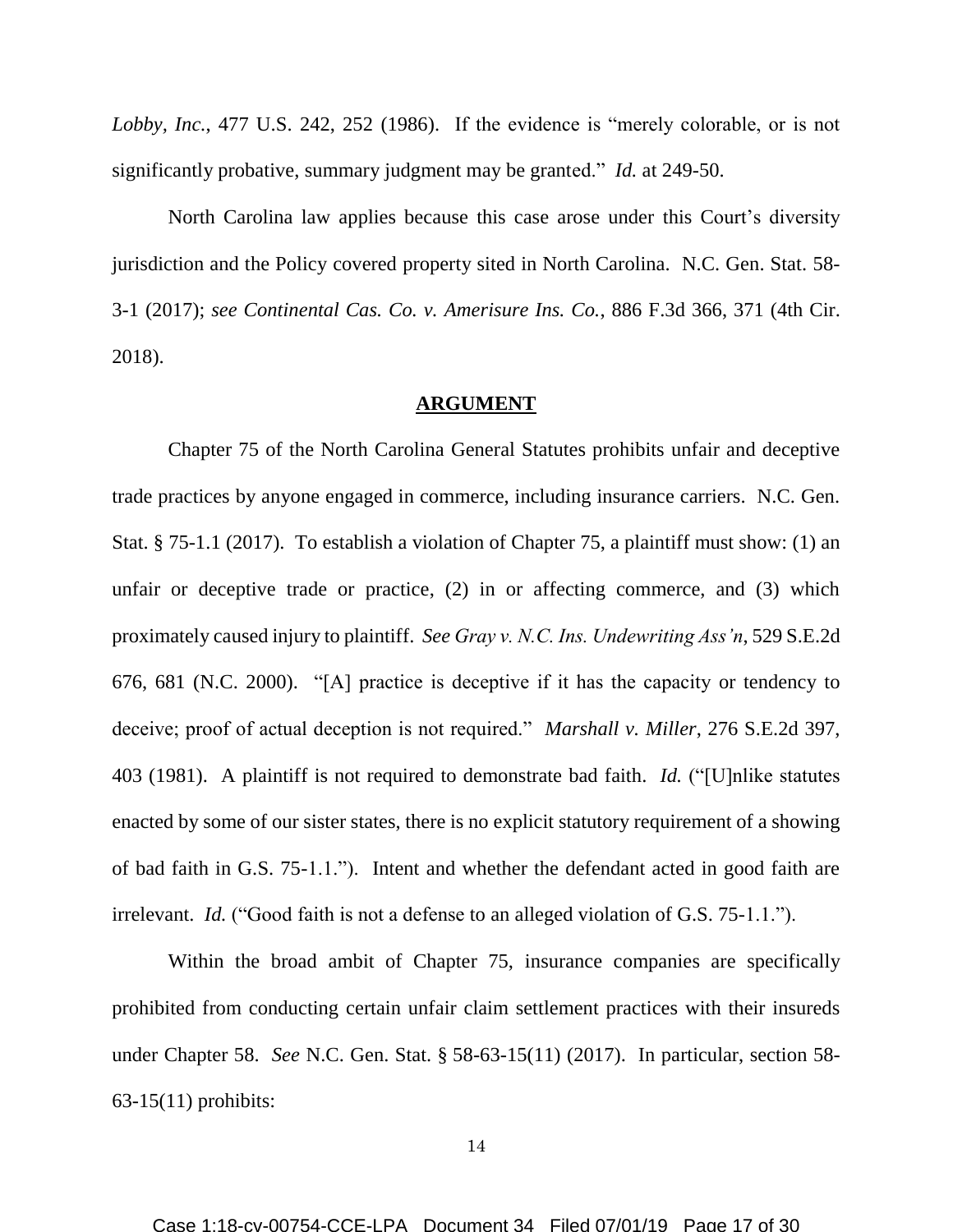a. Misrepresenting pertinent facts or insurance policy provisions relating to coverages at issue;

. . . .

d. Refusing to pay claims without conducting a reasonable investigation based upon all available information;

. . . .

. . . .

g. Compelling [the] insured to institute litigation to recover amounts due under an insurance policy by offering substantially less than the amounts ultimately recovered in actions brought by such insured;

n. Failing to promptly provide a reasonable explanation of the basis in the insurance policy in relation to the facts or applicable law for denial of a claim or for the offer of a compromise settlement.

*Id.* (brackets in original).

If an insurance carrier commits any one of the above prohibited acts in dealing with its insured, such an act "constitutes a violation of N.C.G.S. § 75-1.1 as a matter of law." *Gray*, 529 S.E.2d at 683; *Country Club of Johnston Cty., Inc. v. U.S. Fid. & Guar. Co.*, 563 S.E.2d 269, 279 (N.C. Ct. App. 2002); *see also High Country Arts & Craft Guild v. Hartford Fire Ins. Co.*, 126 F. 3d 629, 635 (4th Cir. 1997) (noting "proof of unfair claims practices does constitute per se proof of an unfair or deceptive practice under N.C. Gen. Stat. § 75-1.1").

The prohibition of certain settlement practices is not limited to the conduct prescribed in Chapter 58; the broader standards of conduct prohibited by Chapter 75 apply to insurance carriers as well. *See Gray*, 529 S.E.2d at 683. Thus, an insurance carrier may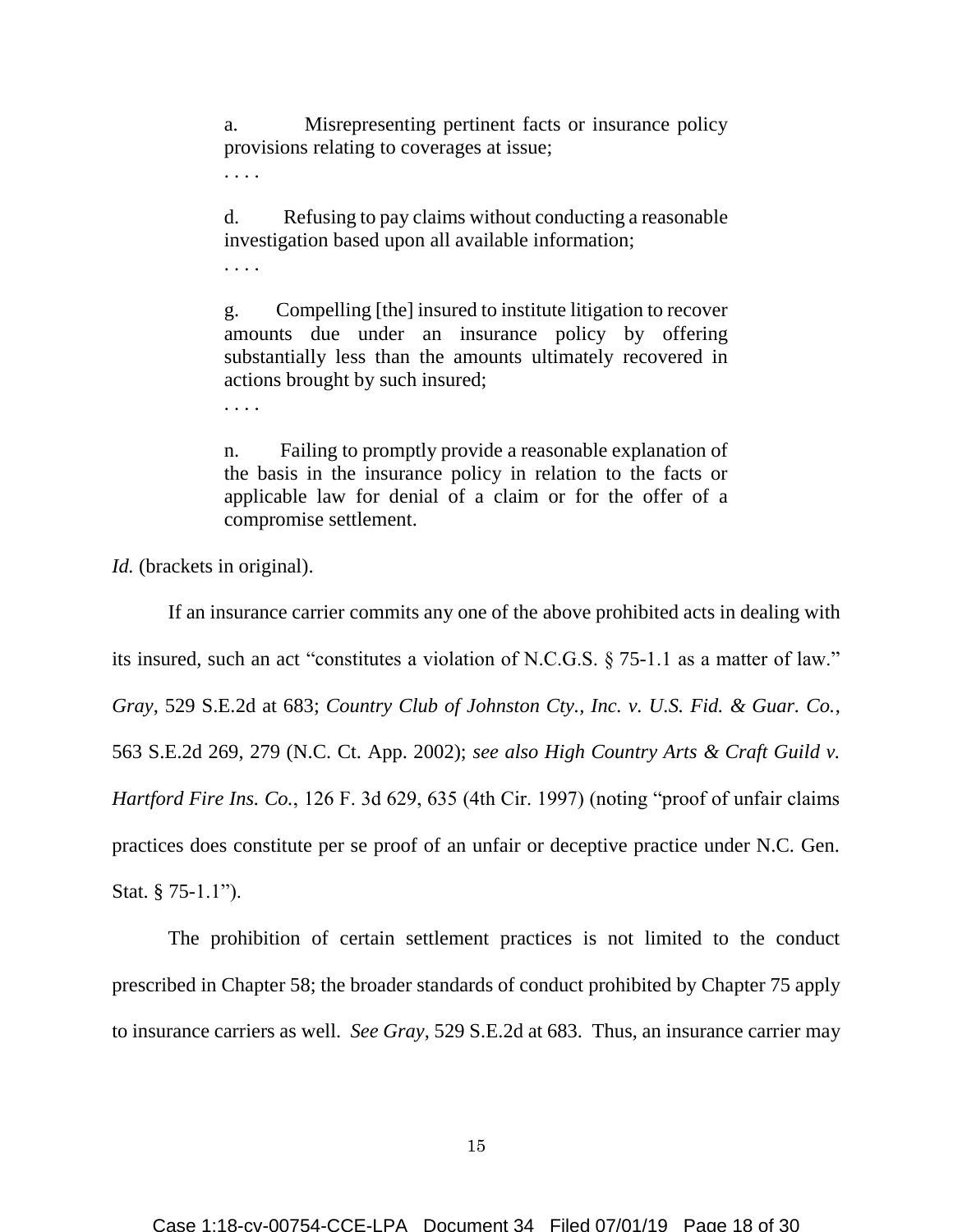be liable for any wrongful act that violates Chapter 75, even if that act is not specifically identified in Chapter 58. *See id.*

## **I. In violation of part (a) of section 58-63-15(11), Defendant misrepresented Policy provisions relating to coverage at issue.**

There is no dispute that Defendant misrepresented the Policy provisions relating to the coverage here. In an apparent attempt to avoid payment of a covered claim, Mr. Gartling and Mr. Kirby admitted that they sent a Denial Letter replete with exclusions that were materially modified or were even deleted in their entirety by other parts of the Policy, including collapse exclusion 2.i, exclusion 2.d.(2), steam boiler limitation c.1.a, and hot water boiler limitation c.1.b. (*E.g.*, Ex. A, Depo. of J. Kirby, at 39(6-10); Ex. O, Depo. of J. Gartling, at 25-26; *see supra* at 6-9). Defendant admitted to relying on these exclusions as a basis for its denial. (Ex. O, Depo. of J. Gartling, at 5).

There is no dispute the Denial Letter quoted and relied on completely irrelevant exclusions. Defendant admitted during 30(b)(6) deposition that the exclusions for "flood," "steam boilers," and the "interior" had nothing to do with this case. (Ex. A, Depo. of J. Kirby, at 28(7-9), 39(6-10), 45-46). Yet Defendant wrongfully included them in its Denial Letter as a basis for denying DENC's claim.

There is no dispute that Defendant cited numerous exclusions to coverage, but omitted the Policy language that provided coverage. The Denial Letter quoted the exclusion 2.i for collapse, but failed to mention the exceptions to that exclusion that provided coverage, as well the coverage afforded under the Additional Coverage -- Collapse, (*see* supra at 6-7), as explained further below.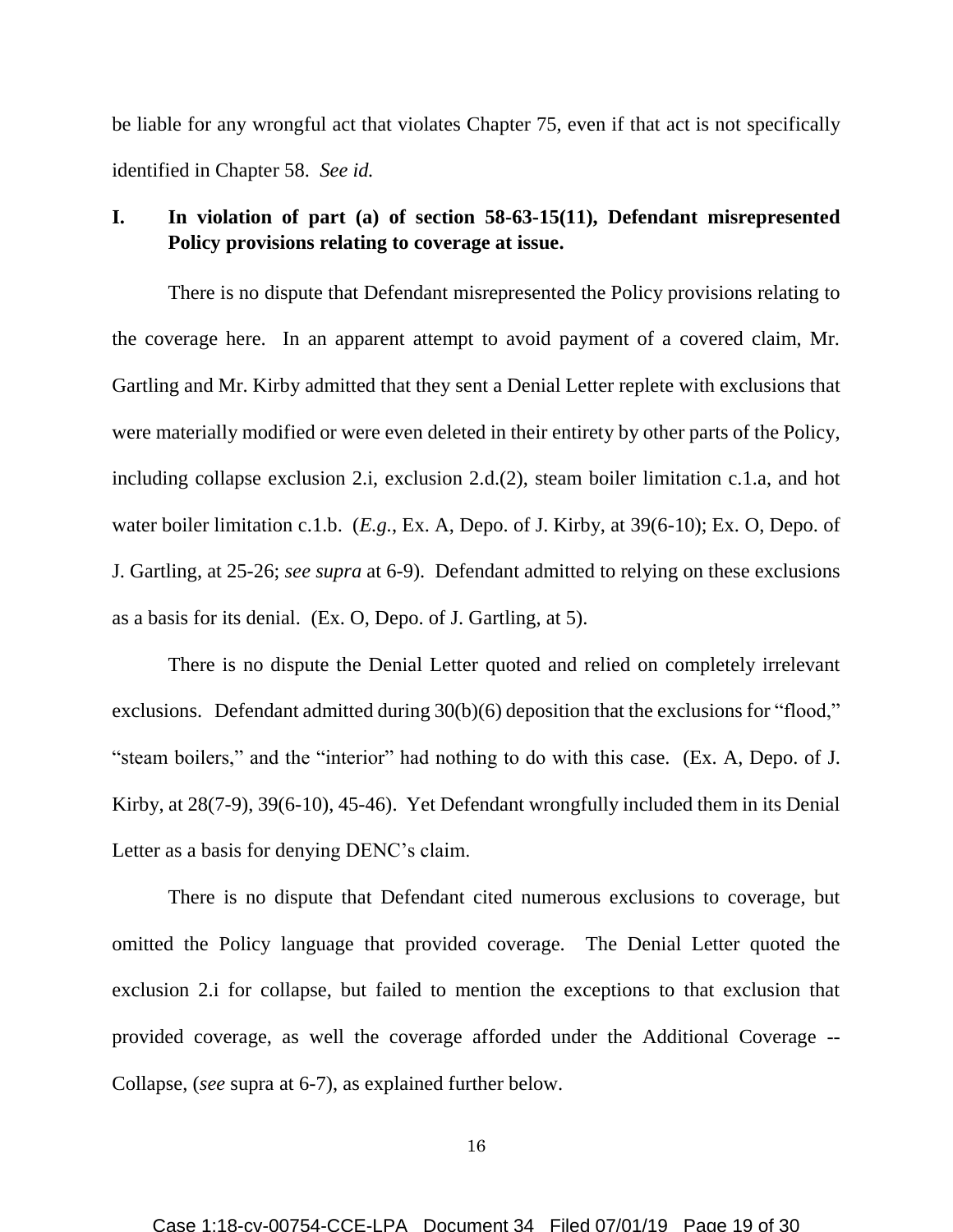# **II. In violation of part (d) of section 58-63-15(11), Defendant refused to pay DENC's Claim without conducting a reasonable investigation based upon all available information.**

For example, there is no dispute that Defendant quoted, included, and relied on the "flood" exclusion without having conducted any investigation to support it. Mr. Gartling admitted that he did not inspect the site, did not interview one person, and had no evidentiary basis to include the "flood" exclusion. (Ex. O, Depo. of J. Gartling, at 25-26, 35-36). He stated that he "wasn't sure if flood had anything to do with it," but just decided to put in the exclusion anyway. (*Id.* at 26).

As another example that supports a violation of part (d), there is no dispute that Defendant included and relied on the "steam boiler" exclusion, without any evidentiary basis to include it, as there were no steam boilers at the Crest. (*Id.* at 18-19). Defendant even quoted and inserted one exclusion that was from some other policy altogether. (*Id.* at 29). Nonetheless, Defendant included all of these exclusions in its Denial Letter anyway.

# **III. In violation of part (n) of section 58-63-15(11), Defendant failed to provide a reasonable explanation of the basis in the insurance policy in relation to the facts or applicable law for denial of a claim.**

There is no dispute that Defendant failed to provide any reasonable explanation (or any explanation at all) as to how or why the numerous Exclusions and Limitations that the Denial Letter quoted related to the facts or applicable law resulting in the denial of DENC's Claim. The Denial Letter stated that Defendant "found the following Exclusions and/or Limitations within the Policy," (Ex. N, Denial Letter, at 2), but proceeded to quote random, irrelevant, incorrect, and deleted exclusions from coverage, as set forth above.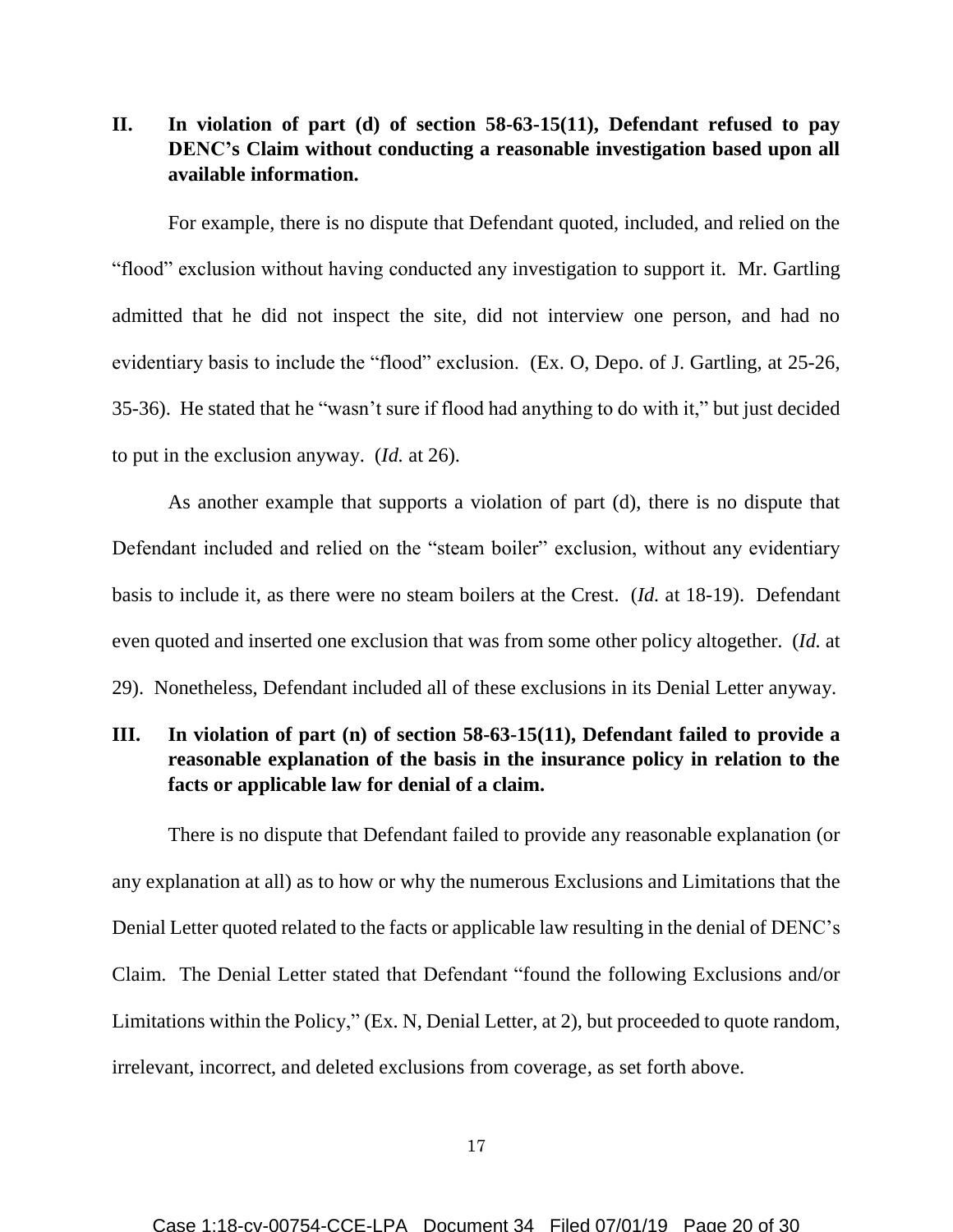Importantly, the Denial Letter fails to acknowledge coverage within the Policy, as Ms. Wilson-Williams did in Philadelphia's January 25 Letter approving coverage. (*See*  Ex. L, January 25 Letter). The Denial Letter never revokes, references, mentions, or discusses Defendant's January 25 Letter accepting coverage and to date, both letters remain outstanding—one approving coverage, and one denying coverage. Remarkably, Defendant's Rule 30(b)(6) designee Mr. Kirby, who reviewed and approved the Denial Letter before it went out, admitted that he was not even aware of the January 25 Letter approving coverage until having been notified by DENC's response letter or the initiation of this suit. (Ex. A, Depo. of J. Kirby, at 65(17-24).

# **IV. In violation of part (g) of section 58-63-15(11), Defendant compelled DENC to institute this litigation to recover amounts due under the Policy.**

The collapse is covered, as explained further below. Given Defendant's conflicting letters—one approving coverage, one denying coverage, and that Defendant failed to provide an adequate reply to DENC's letter that provided its basis of disagreement and DENC's request for payment, Defendant impermissibly compelled DENC to initiate the instant action.

In North Carolina, insurance coverage is reviewed under special rules of construction that go beyond the basic contract interpretation principles. These special rules of construction do not only construe ambiguous terms against the insurance carrier, like a typical contract analysis, but rather encompass a great deal more in favor of policyholders:

• **"[W]herever possible, the policy will be interpreted in a manner 'which gives, but never takes away, coverage.' "** *Wash. Hous. Auth. v. N.C. Hous. Auths. Risk Retention Pool*, 502 S.E.2d 626, 628 (N.C. Ct. App. 1998) (internal citation omitted).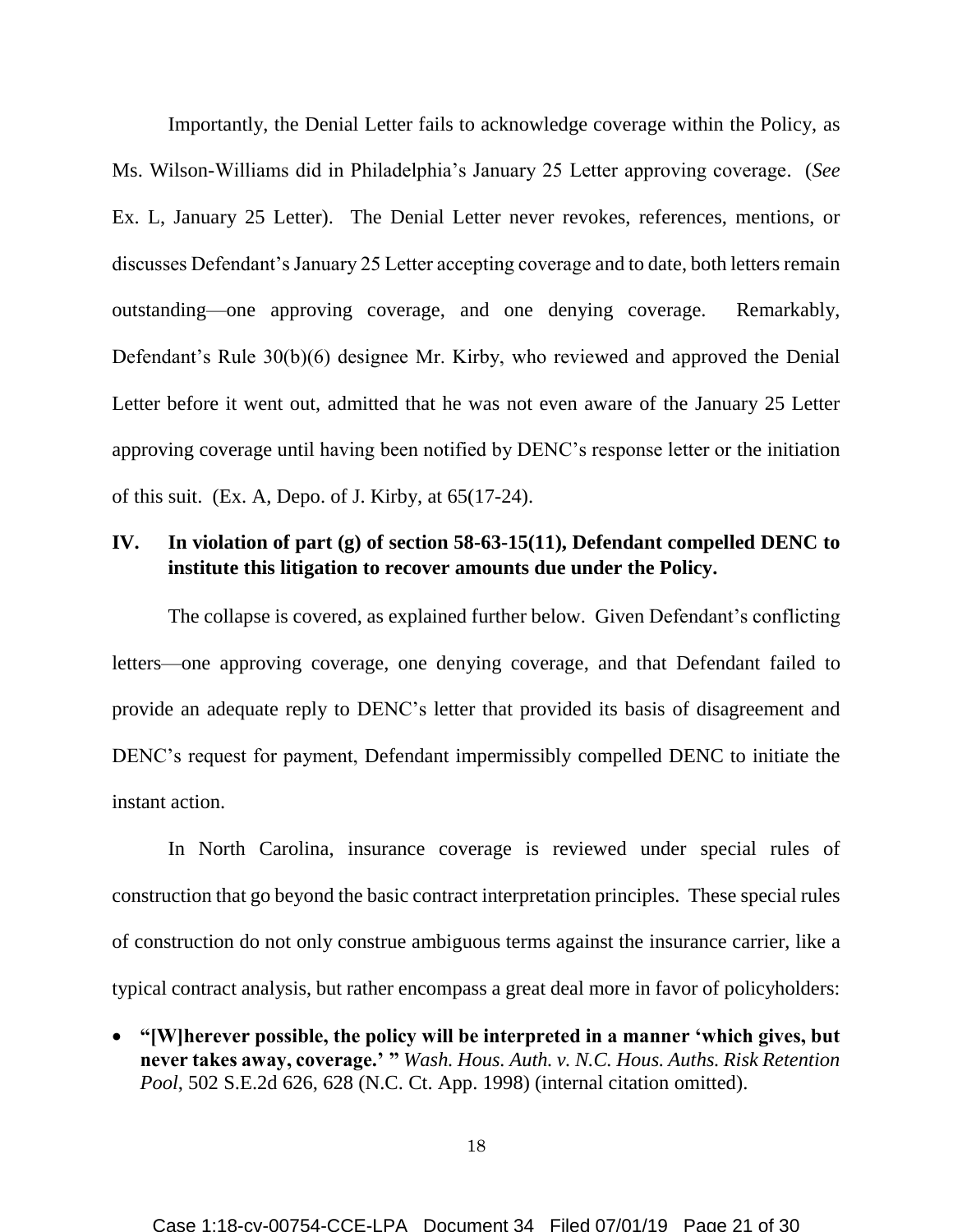- **Provisions extending coverage "must be construed liberally so as to provide coverage, whenever possible by reasonable construction."** *State Capital Ins. Co. v. Nationwide Mut. Ins. Co.*, 350 S.E.2d 66, 68 (N.C. 1986).
- **"Exclusions from liability are not favored, and are to be strictly construed against the insurer."** *Se. Airmotive Corp. v. U.S. Fire Ins. Co.*, 337 S.E.2d 167, 169 (N.C. Ct. App. 1985).
- **"[P]rovisions which exclude liability of insurance companies are not favored and therefore all ambiguous provisions will be construed against the insurer and in favor of the insured."** *State Capital Ins. Co.*, 350 S.E.2d at 68.
- **"[I]f the language used in the policy is reasonably susceptible of different constructions, it must be given the construction most favorable to the insured, since the company prepared the policy and chose the language."** *Grant v. Emmco Ins. Co.*, 243 S.E.2d 894, 897 (N.C. 1978) (citation omitted).
- **An excluded peril must be the sole cause of damages for the damage to be excluded.** *Erie Ins. Exchange v. Bledsoe*, 540 S.E.57, 60 (N.C. Ct. App. 2000).

The meaning of language in an insurance policy is a question of law for the Court.

*Wachovia Bank & Tr. v. Westchester Fire Ins. Co.*, 172 S.E.2d 518, 522 (N.C. 1970).

"When the insurer asserts non-liability under an exception or exclusion in the policy, once a Prima facie case of liability under the policy is established, the burden of proof is upon the insurer to establish that the loss falls within the exception or exclusion asserted." *Sec. Ins. Grp. of Hartford v. Parker*, 210 S.E.2d 741, 741 (N.C. Ct. App. 1975). Here the Policy is an "all risks" policy, meaning the Policy covers all risks unless expressly excluded. *See*  note 1, *supra*; *see also Avis v. Hartford Fire Ins. Co.*, 195 S.E.2d 545, 545 (N.C. 1973) (describing all risks policies). Accordingly, Defendant has the burden of proof to establish that DENC's loss falls within an exclusion in the Policy.

DENC's claim for collapse of the Breezeway is covered under two parts of the Collapse Endorsement: Section B and Section D. First, the collapse is covered under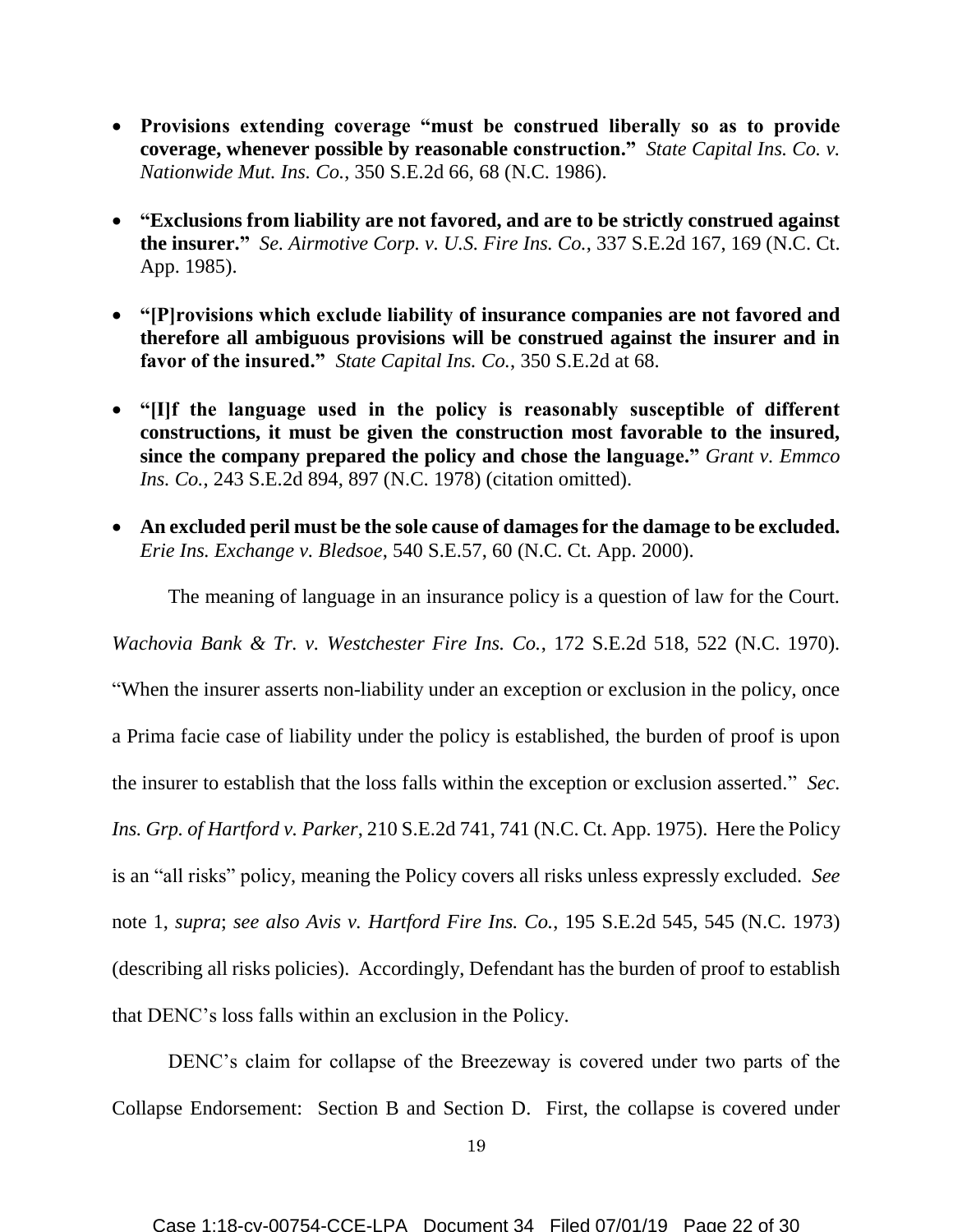Section B because the collapse was caused by "weight of people" during the large party on

the Breezeway. The collapse is also covered under Section D, "Additional Coverage –

Collapse," as further shown below.

Section B of the Collapse Endorsement begins by stating an exclusion for collapse,

but then carves out several scenarios to which coverage for collapse is provided, as follows:

I. Section B. Exclusions, 2.i. is deleted in its entirety and replaced with the following:

i. Collapse, including any of the following conditions of property or any part of the property:

(1) An abrupt falling down or caving in;

(2) Loss of structural integrity, including separation of parts of the property or property in danger of falling down or caving in; or

(3) Any cracking, bulging, sagging, bending, leaning, settling, shrinkage or expansion as such condition relates to  $(1)$  or  $(2)$  above.

But if collapse results in a Covered Cause of Loss at the described premises, we will pay for the "loss" or damage caused by that Covered Cause of Loss.

### **This exclusion i. does not apply:**

**(a)** To the extent that coverage is provided under the Additional Coverage – Collapse; **or**

**(b)** To **collapse caused by** one or more of the following:

(i) The "specified causes of loss";

(ii) Breakage of building glass;

(iii) Weight of rain that collects on a roof; or

(iv) **Weight of people** or personal property.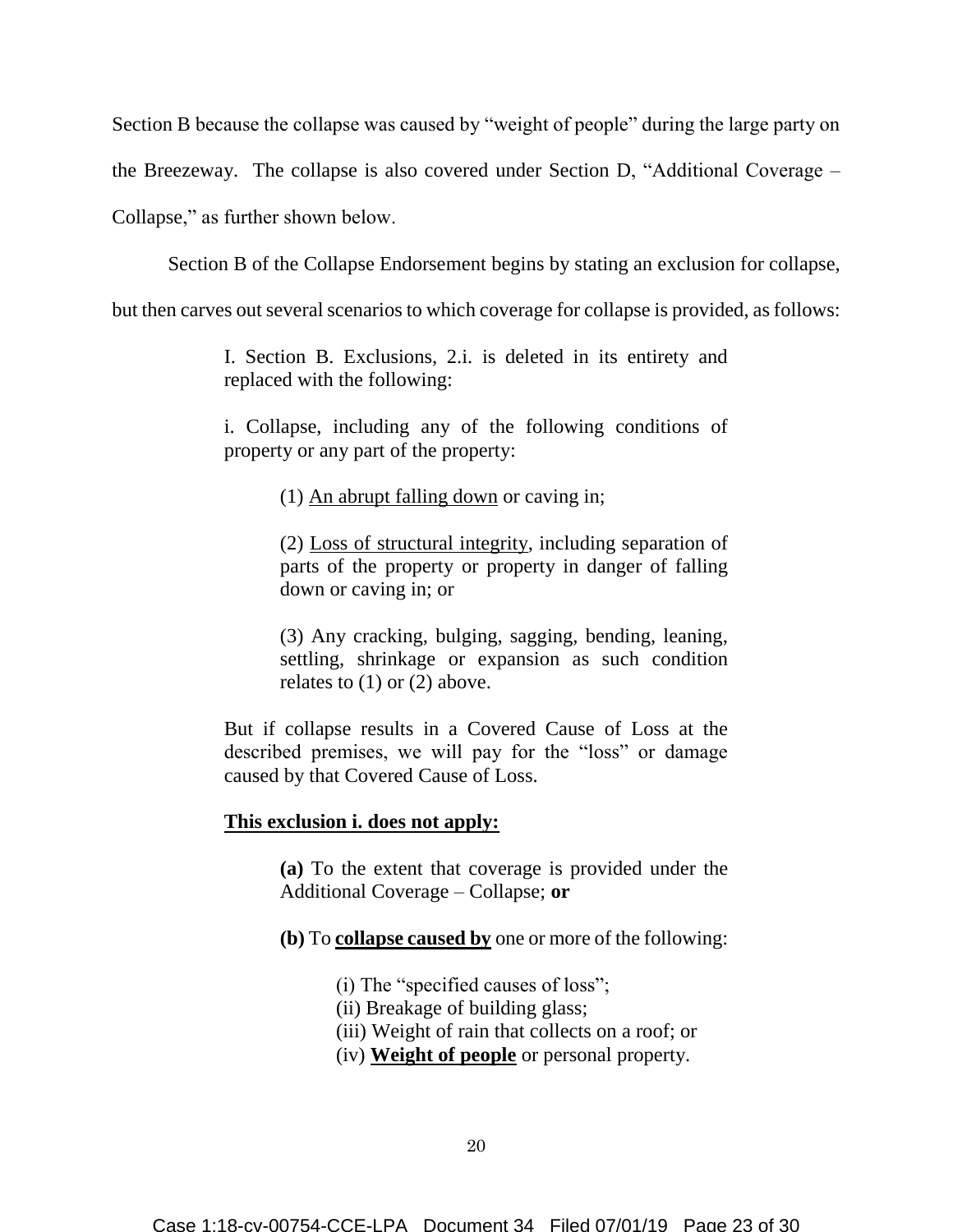(Ex. D, Collapse Endorsement, at 1 (emphases removed and added)). Thus coverage is afforded for a "collapse caused by" "weight of people."

"Collapse" is not a defined term in the Policy *per se*, however, as shown above, the Policy does provide for three examples. *See United States v. Hawley*, No. 18-4167, \_\_ F. Supp. 3d  $\_\_\_\_\_$  (4th Cir. Mar. 26, 2019) (The term "including" is "an introductory term for an incomplete list of examples." (emphasis removed) (internal citations omitted)). As stated above, "collapse" includes any of the following:

(1) An abrupt falling down or caving in;

(2) Loss of structural integrity, including separation of parts of the property or property in danger of falling down or caving in; **or**

(3) Any cracking, bulging, sagging, bending, leaning, settling, shrinkage or expansion as such condition relates to (1) or (2) above.

(Ex. C, Collapse Endorsement, at 1 (emphasis added)). Mr. Gartling, confirmed that any of the above scenarios qualified as a "collapse" under the Policy. (Ex. O, Depo. of J. Gartling, at 30(24)-31(1-2) ("Q So you would agree -- because it says including, so that would be three examples of collapse, but not all types of collapse, correct? [Gartling:] Yes.")).

There is no dispute that there was a "collapse" as set forth the Policy's express examples above, caused by "weight of people." The investigation by reporter Harrison revealed that the Breezeway "abruptly" fell during a large party, and it fell "down more than one (1) foot," and thus an "abrupt falling down" occurred. (Ex. F, Decl. of E. Harrison, at ¶¶ 9-10). News reporter Pascale's investigation revealed the same. (Ex. G, Decl. of J.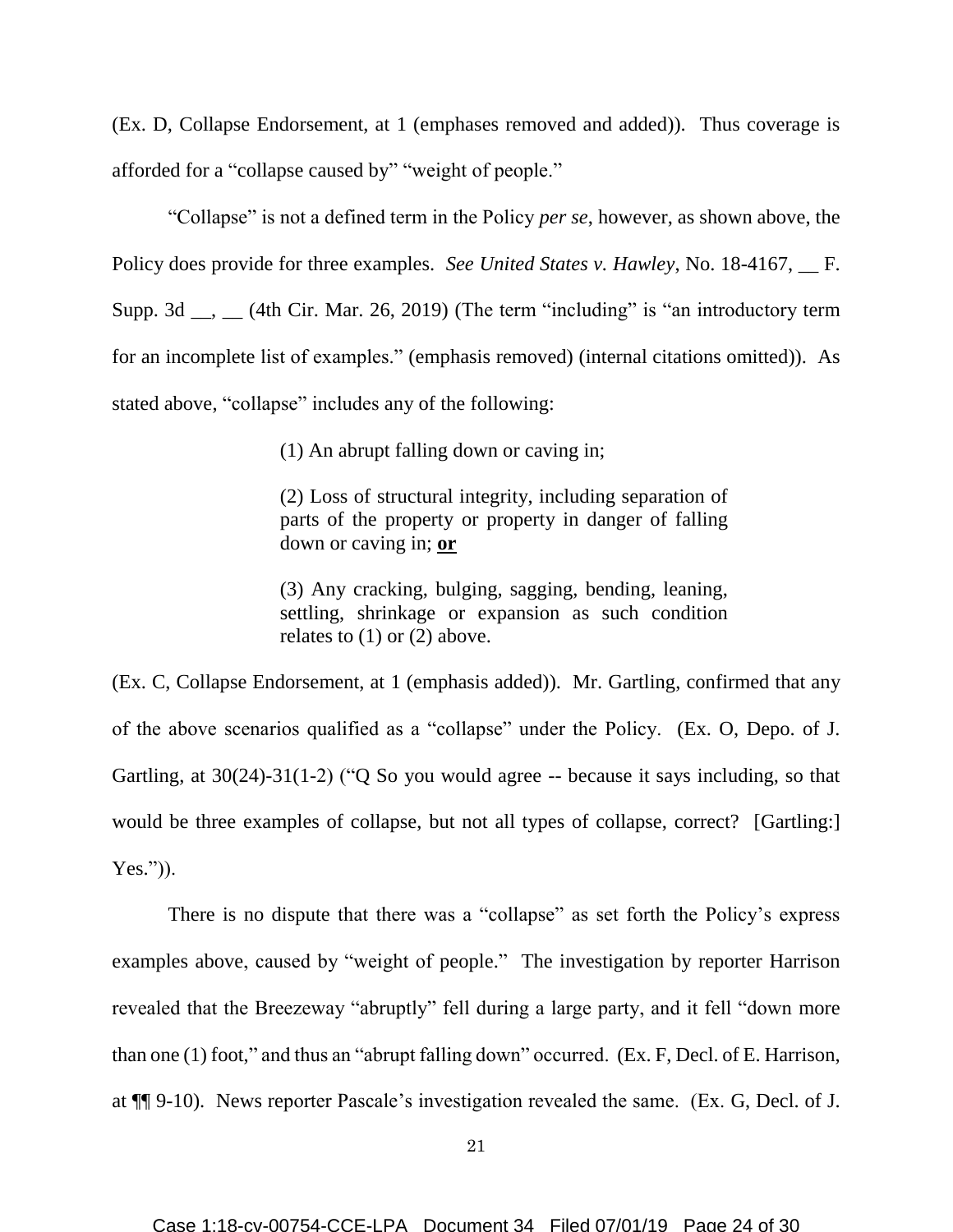Pascale, at  $\P$ [10-11]. Defendant's own expert, Mr. Moore, admitted that the Breezeway dropped "downward," stating it was "obvious." (Ex. J, Depo. of S. Moore, at 44(17-21)).<sup>6</sup> Mr. Moore also found that the breezeway was not "structurally sound," (*id.* at 42), and thus a loss of structural integrity occurred. The surveillance video showed that 110 people immediately left the Breezeway. Even Defendant's own expert opined that the damage resulted from the Breezeway's inability to support the "live (occupant) loads" (i.e. weight of people). (Ex. S, Moore Report, at PHLY0216). Therefore there was a covered "collapse," as exemplified in Section B.

If Philadelphia wanted to require that a collapse required something falling "to the ground," it could have stated so, but did not. *See Wash. Hous. Auth.*, 502 S.E.2d at 628. Furthermore, Defendant's 30(b)(6) designee, Robert Groff, who testified to the "Drafting of the Crest Policy" and the "forms and other endorsements," (Ex. P, depo. of R. Groff, at 7), confirmed that it was not necessary for the Breezeway to have completely fallen to the ground:

| Q.       | And you said it has to hit the ground?           |
|----------|--------------------------------------------------|
| [Groff.] | No, it just says falling down or caving in.      |
| Q.       | So it doesn't have to go to the ground, does it? |
| [Groff!] | Not necessarily.                                 |

(*Id.* at 70(3-7)).

 $\overline{a}$ 

<sup>6</sup> Even after the independent adjuster Nunn first visited the Breezeway, he characterized it as a "collapse." (Ex. J, Depo. of S. Moore, at 14(14-18)).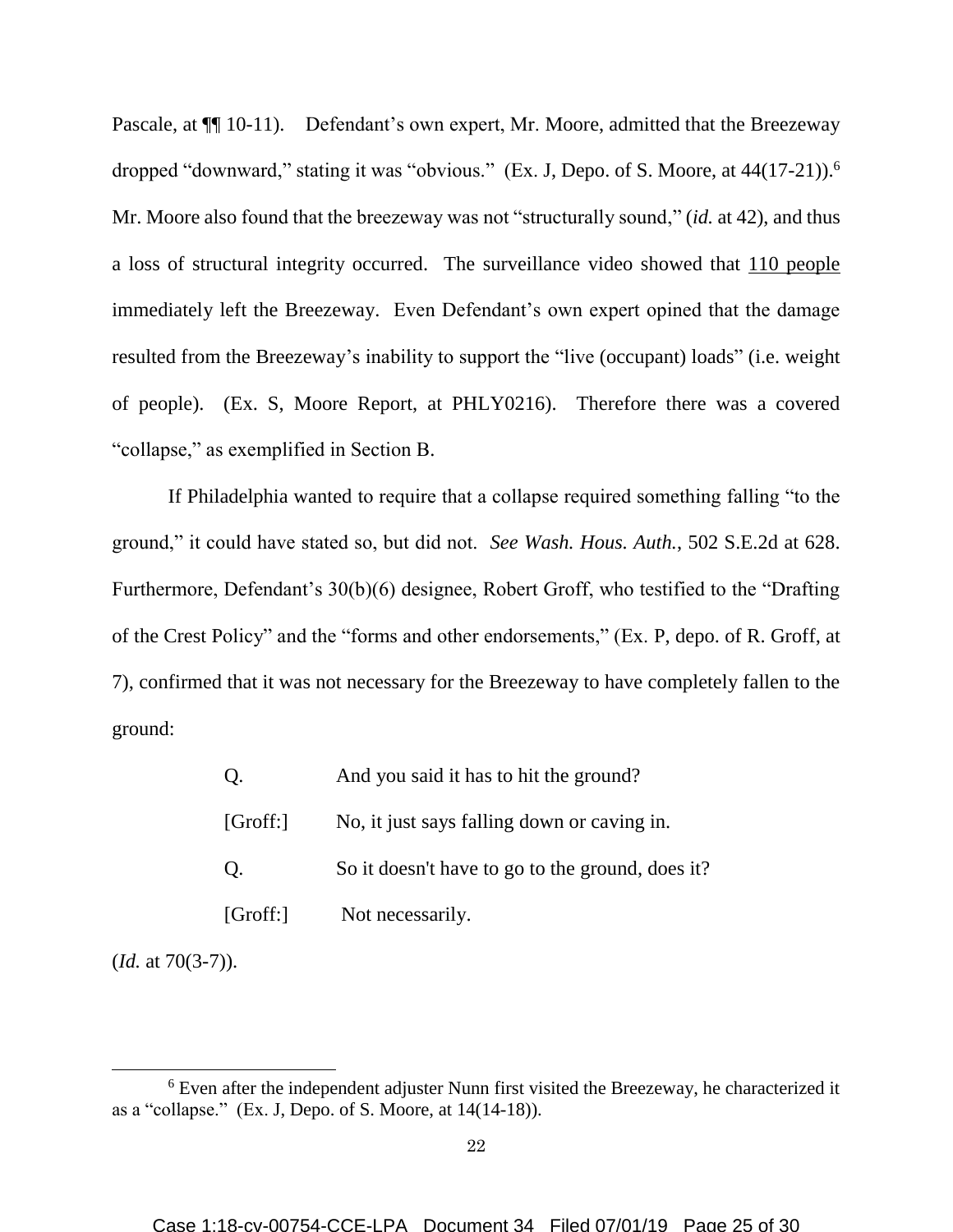Though Defendant's Denial Letter failed to provide an explanation as to how or why the numerous Exclusions and Limitations that the Denial Letter quoted related to the facts or applicable law resulting in the denial of DENC's Claim, it's possible Defendant claims a construction defect contributed. Nonetheless, the "use of defective material or methods in construction" are covered under Section D, Additional Coverage – Collapse. (*See* Ex. C, Collapse Endorsement, at 2 (Part 2(d)). Building decay is also covered under the Collapse Endorsement. (Ex. C, Collapse Endorsement, at 2).

Even if Defendant contends that another cause, including but not limited to construction defect, also contributed, under North Carolina law, coverage "will not be denied where there is more than one cause of an injury and only one of the causes is excluded." *Continental Cas. Co. v. Amerisure Ins. Co.*, 886 F.3d 366, 371 (4th Cir. 2018) (citation omitted). An excluded peril must be the sole cause of damages for the damage to be excluded. *Erie Ins. Exchange v. Bledsoe*, 540 S.E.57, 60 (N.C. Ct. App. 2000).

## **V. DENC's Motion should be granted, and the award of attorney's fees is warranted in this case.**

DENC paid substantial premiums on the Policy. As set forth above, Defendant admitted that they put language in the Denial Letter that contained deleted Policy language, exclusions that had nothing to do with their denial, and omitted the language that provided coverage. Defendant sent the Denial Letter after having learned that subrogation was not available, as the statute of repose had expired. (Ex. M, Nunn Report 2, at PHLY0302). Defendant's "profits" are the real number one goal. (*See* Ex. P, Depo. of R. Groff, at 74(22)).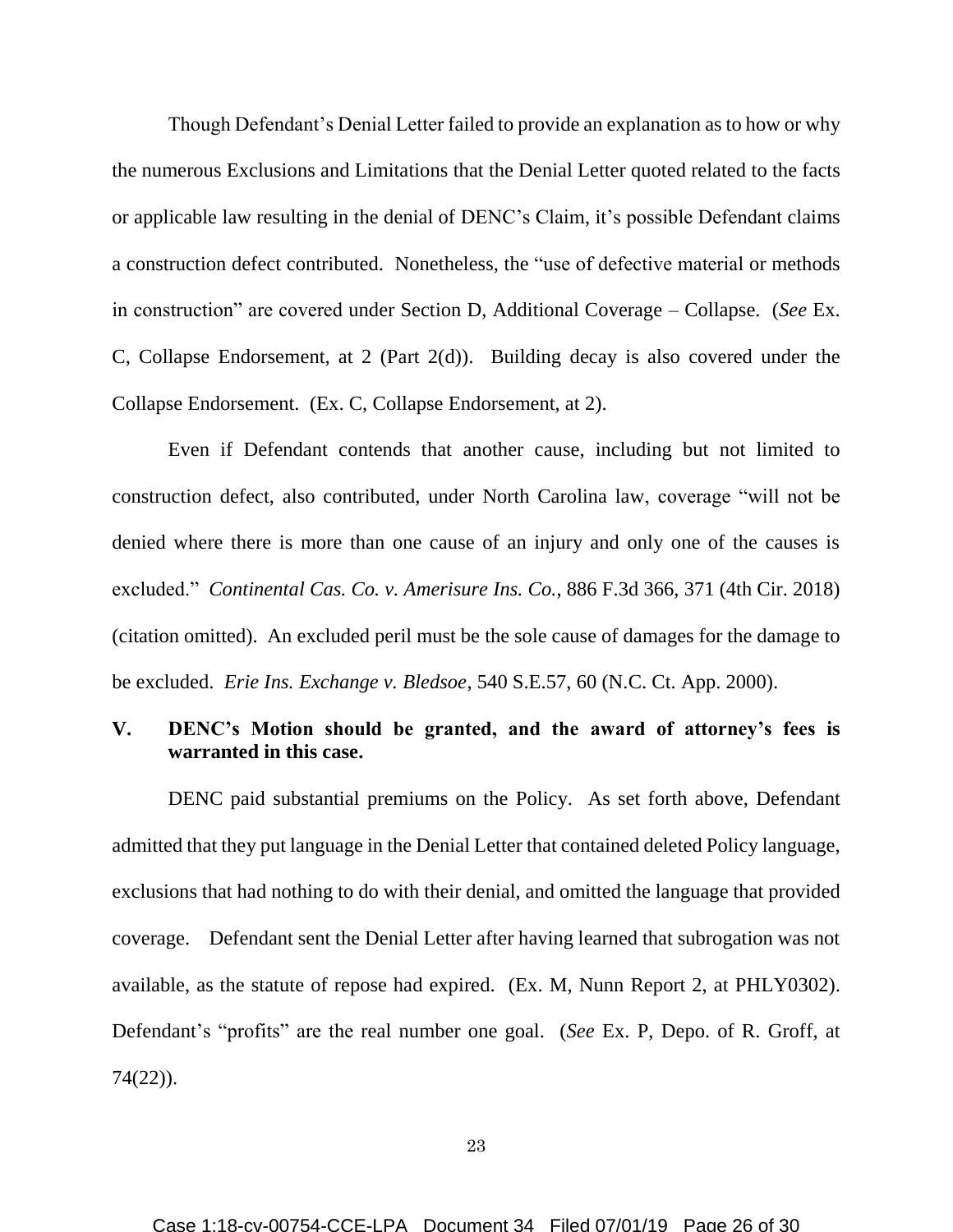Even another Philadelphia examiner independently disagreed and sent DENC the January 25 Letter approving the claim, as the Policy provides coverage. That Letter has not been revoked, and thus Defendant has already admitted coverage. DENC is entitled to be paid.

This is a simple case—Philadelphia wrote an indefensible Denial Letter. DENC expressly notified Defendant of its disagreement with its denial, but Defendant failed to provide an adequate reply to the letter. Accordingly, in conjunction with its Motion, and pursuant to section 75-16.1, and for the reasons set forth herein, DENC respectfully requests that this Court grant its Motion and that the Court award its reasonable attorney's fees. *See* N.C. Gen. Stat. § 75-16.1 (2017).

### **CONCLUSION**

Accordingly, DENC requests this Court grant its Motion and find that coverage was afforded for the Breezeway collapse under Plaintiff's declaratory action claim, that Defendant breached the insurance contract, that Defendant's conduct violated Chapter 75, and award Plaintiff its damages, interest, and reasonable attorneys' fees, to be determined at the proper time.

This the 1st day of July, 2019.

### **McDOUGAL WORRELL LLP**

By: */s/ Gregg E. McDougal*

*/s/ H. Denton Worrell*

Gregg McDougal, NCSB # 27290

24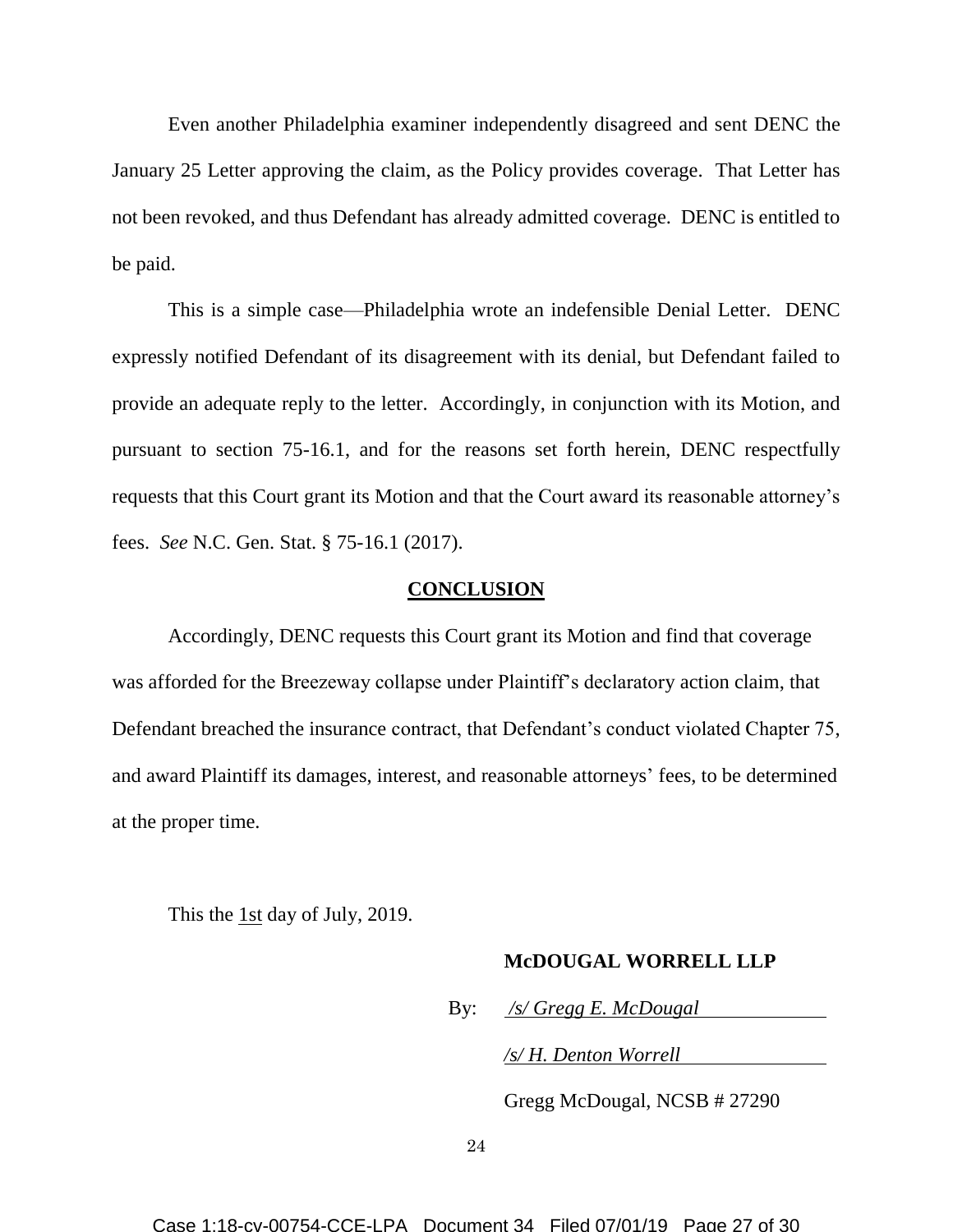H. Denton Worrell, NCSB # 49750 316 West Edenton Street, Suite 100 Raleigh, North Carolina 27603 Telephone: (919) 893-9500 gregg@mcdougalworrell.com denton@mcdougalworrell.com *Attorneys for Plaintiff*

### **SHANAHAN McDOUGAL, PLLC**

By: /s/ *Andrew D. Brown* John E. Branch III, NCSB # 32598 Andrew D. Brown, NCSB # 45898 128 E. Hargett Street, Third Floor Raleigh, North Carolina 27601 Telephone: (919) 856-9494 Facsimile: (919) 856-9499 jbranch@shanahanlawgroup.com *Attorneys for Plaintiff*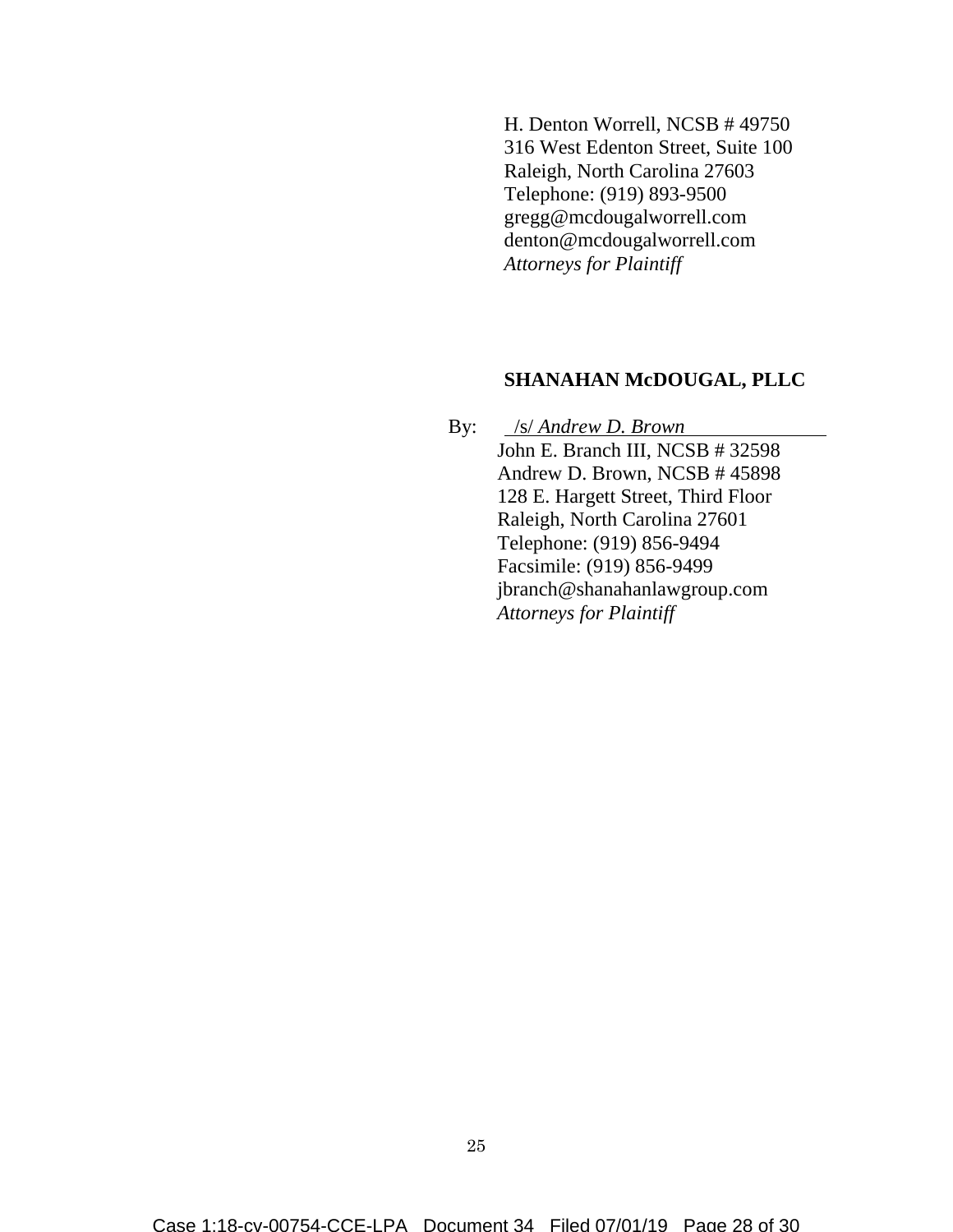## **CERTIFICATE OF COMPLIANCE**

Pursuant to Rule 7.3(d) of the Local Rules of Practice and Procedure for the United States District Court for the Middle District of North Carolina, the undersigned certifies that Plaintiff's Brief in Support of Its Motion for Partial Summary Judgment complies the limitation on length of briefs set forth in the Rule.

This the 1st day of July, 2019.

### **McDOUGAL WORRELL LLP**

By: */s/ Gregg E. McDougal*

*/s/ H. Denton Worrell* Gregg McDougal, NCSB # 27290 H. Denton Worrell, NCSB # 49750 316 West Edenton Street, Suite 100 Raleigh, North Carolina 27603 Telephone: (919) 893-9500 gregg@mcdougalworrell.com denton@mcdougalworrell.com *Attorneys for Plaintiff*